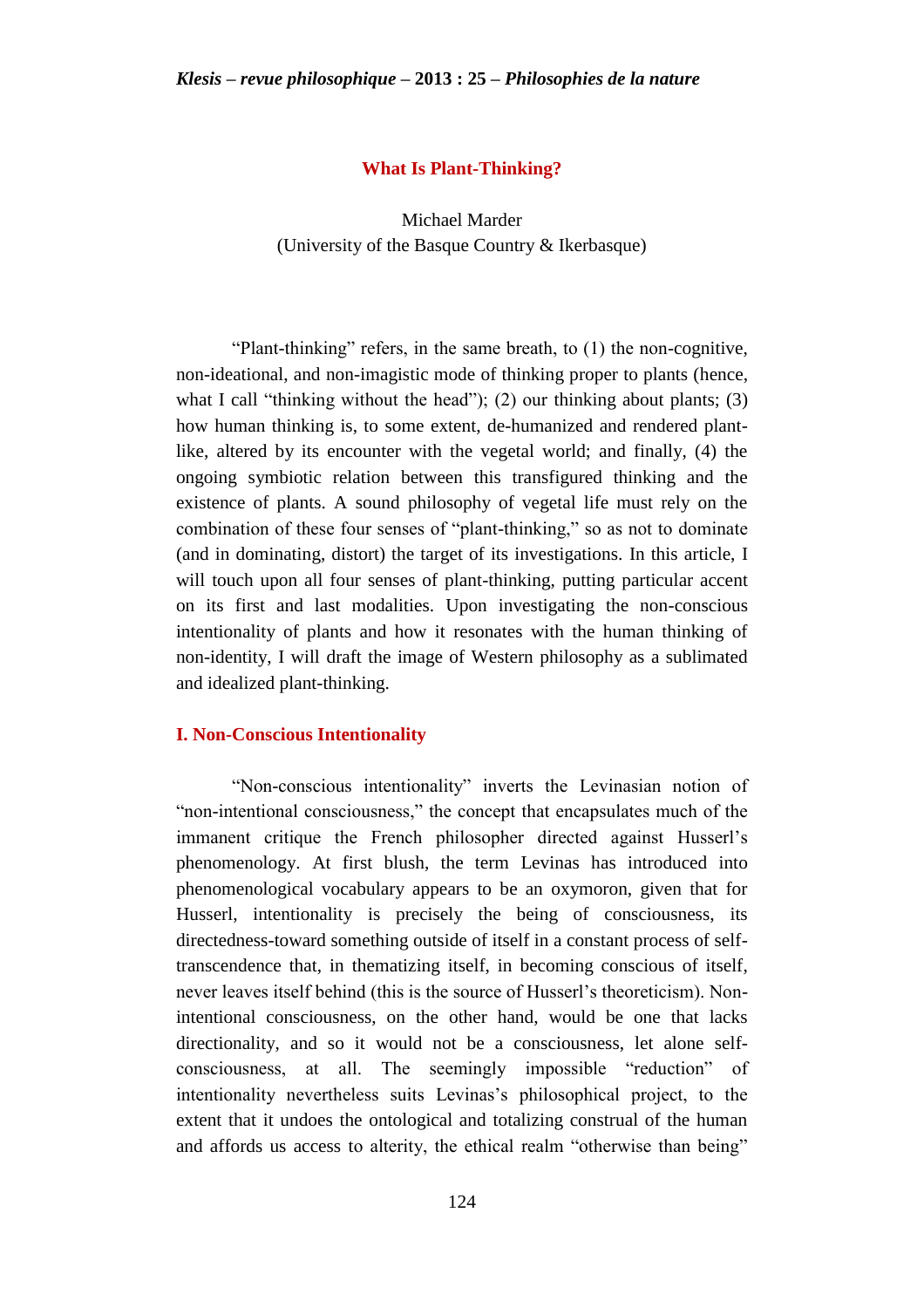that predates ontology itself. "It is not illegitimate," Levinas defensively notes, "to ask ourselves whether, beneath the gaze of reflective consciousness understood as self-consciousness, the non-intentional, lived contrapuntally to the intentional, retains and renders up its true meaning."<sup>1</sup>

Above all, the non-intentional is not directed to itself, eschewing the reflux movement of all conscious and critical-theoretical activity that attends to itself while attending to the other. Something of this nonintentionality is present in the plant, which boasts neither a self to which it could return, nor a fixed, determinate goal or purpose that it should fulfill. Although not synonymous with the collapse of meaning, the breakdown of intentionality is a harbinger of the dissolution of the Aristotelian teleology that governed everything Husserl had to say on the subject of the relation between the intending (*noesis*) and the intended (*noema*). Instead of pursuing a single target, non-intentional consciousness uncontrollably splits and spills out of itself, tending in various directions at once, but always excessively striving toward the other. The plant, on its part, is a living attestation to the crisis of teleology and to the exuberant excess of the living and its meanings, which accords with and perhaps feeds, without ever satisfying, the ethical excess.

Regardless of all the resemblances between the two, the plant's nonintentionality crucially differs from that of ethical subjectivity. Rather than furnishing a true image of transcendence, the uncontrollable tending of vegetal life corresponds to Bataille's depiction of animal experience as pure immanence (the animal moves like "water in water"<sup>2</sup>), as immersion in its milieu, with which it fuses. It would be more accurate, consequently, to conceive of plant-thinking in terms of a "non-conscious intentionality," where meanings proliferate without the intervention of conscious representations. In what ways, then, is vegetal intentionality "nonconscious"? And what gives us the right, despite everything, to designate it as "intentional"?

If intentionality does not belong exclusively to consciousness, one could conjecture that it equally pertains to vitality itself, to the contingent itineraries and detours life takes in its active unfolding, or—if one were to resort to ancient Greek philosophy—to the vegetal soul, which not only unites in itself the reproductive and the nourishing capacities but also subsequently engenders the other psychic strata, such as the sensorium.

<sup>&</sup>lt;sup>1</sup> E. Levinas, *Entre Nous: Thinking-of-the-Other*. Trans. M. B. Smith and B. Harshav (New York: Columbia University Press, 1998), 128.

<sup>2</sup> G. Bataille, *Theory of Religion*. Trans. R. Hurley (New York: Zone Books, 1992), 19.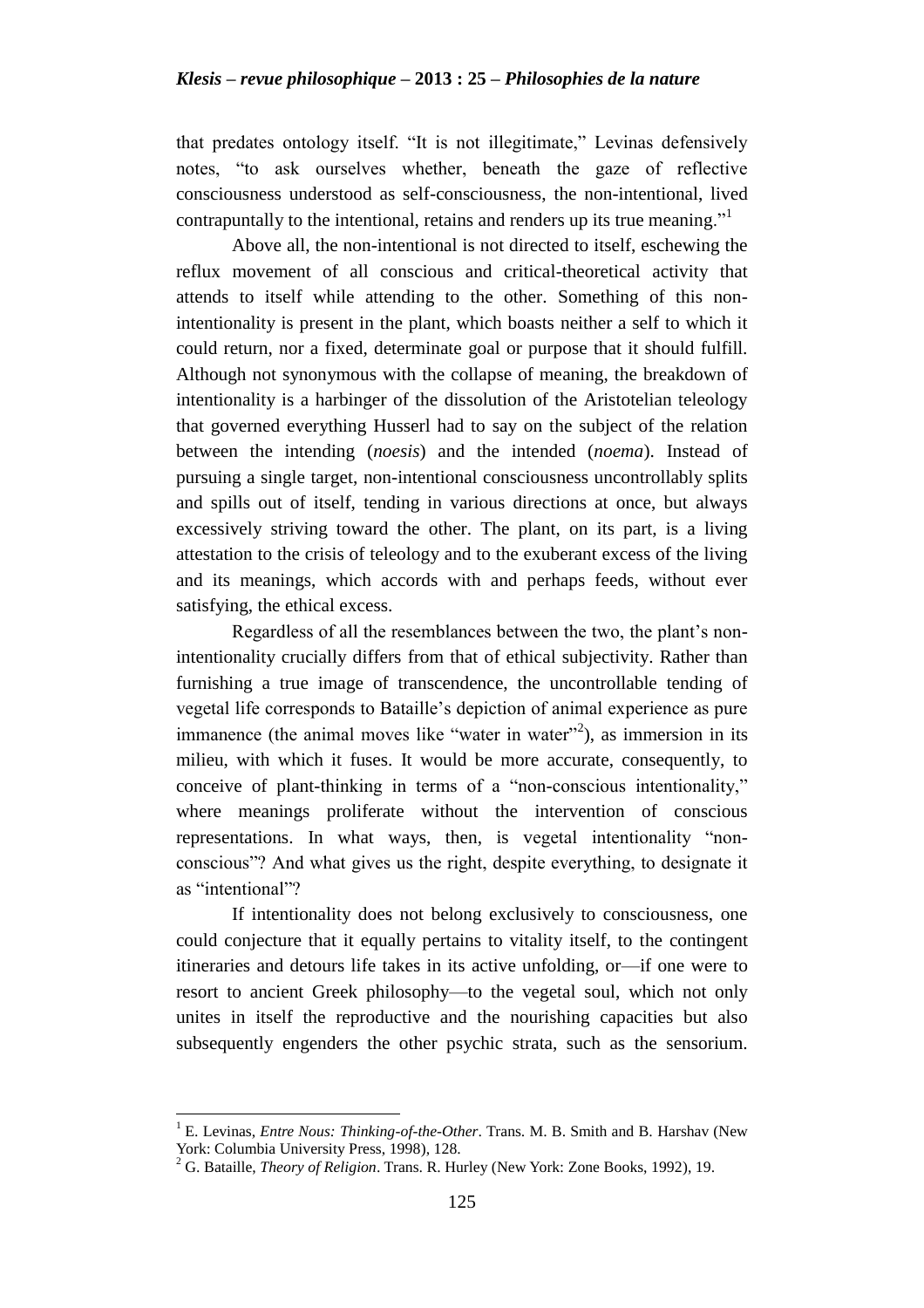Since life and consciousness are subsets of invention or creative activity, $3$ the non-conscious life of plants is a kind of "thinking before thinking," an inventiveness independent from instinctual adaptation and from formal intelligence alike.

Consciousness appears to be a puzzling exception when it is judged against the backdrop of the sheer nullity of consciousness (*conscience nulle*) peculiar, for instance, to the stone, not when it is contemplated in the context of the relative non-consciousness of a plant, in which, as Bergson notes, "consciousness is nullified" (*conscience annulée*).<sup>4</sup> A consciousness nullified (literally, "annulled") maintains the possibility of a sudden awakening, of passing from a dormant potentiality into an actional mode. But it does not need to connote an epistemological flaw, a deficiency that would be remedied if only plants were to make an evolutionary transition, in Bergsonian terms, from material knowledge to the formal knowledge of intelligence. Rather, it should be studied on its own terms, forgoing teleological references to the "higher order" apparatuses of knowing that presumably distinguish animals and human beings. In refusing to treat intelligence as an exception in the order of life and in the evolutionary process, will we gain admission into the yet-uncharted terrain of plantthinking.

Just as psychoanalysis confirms that memory-fragments are often unavailable to the human psyche in the shape of conscious representations due to the fact that in infancy, traces of situations of trauma and extreme repression are imprinted directly on the unconscious, so plant-thinking attests to the existence of a non-conscious, involuntary memory in plants. To say that vegetal beings possess memory is to claim that they have a past, which they bear in their extended being and which they may access at any given moment, or more simply, it is to assert that they are temporal beings through and through. Their memory is, in Nietzsche's estimation, imageless and non-representational: "E.g. in the mimosa we find memory, but no consciousness. Memory of course involves no image in the plant… Memory has nothing to do with nerves or brain. It is a primal quality."<sup>5</sup> Vegetal memory arises at the site of material inscription on the body of the plant and contributes to the register of physical stimuli (touch, exposure to light or darkness, etc.) that, having already affected the plant, may be retrieved after a delay, when the actual stimulus is no longer present.

<sup>&</sup>lt;sup>3</sup> "Can we go further and say that life, like conscious activity, is invention, is unceasing creation?" (H. Bergson, *Creative Evolution* (New York: Barnes & Noble Books, 2005), 19). <sup>4</sup> Bergson, *Creative Evolution*, 117.

<sup>5</sup> F. Nietzsche, *Writings from the Early Notebooks*. Ed. R. Geuss and A. Nehamas (Cambridge: Cambridge University Press, 2009), 139, 140.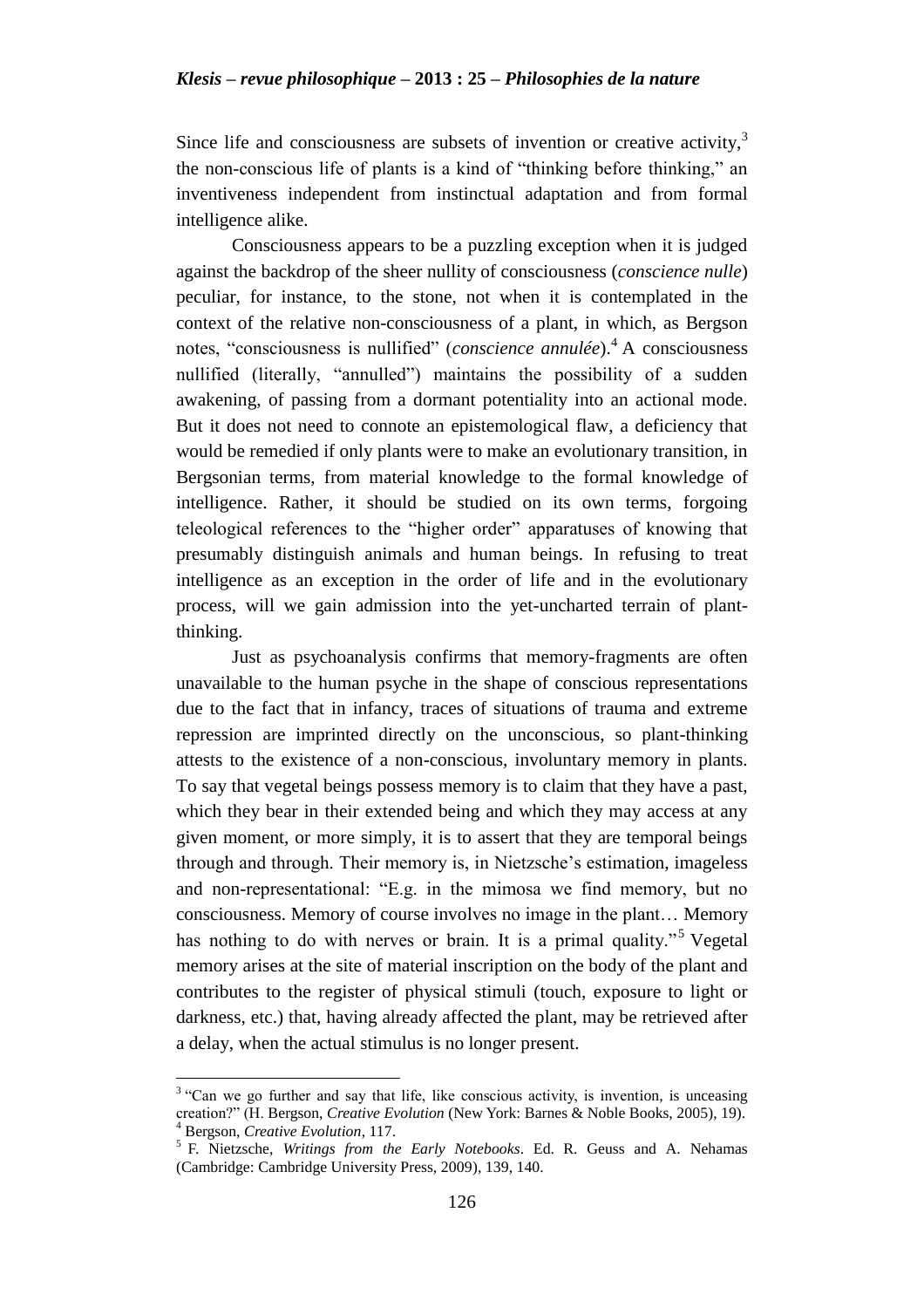Contemporary cell and molecular biology abounds in examples of "information retrieval" by plants; it will suffice to mention two of the most emblematic. Barley leaves unroll if they are exposed to red light, as long as they contain calcium. If, however, calcium is removed from the plant at the moment of exposure and added up to four hours after the exposure, the same effect (the unrolling of the leaves) takes place without the reintroduction of red light.<sup>6</sup> The plantlets of flax respond to various stressful stimuli, such as drought, wind, or even physical manipulation, with a depletion of calcium from their cells in a process that takes approximately one day. Yet it was found that the morphogenic signal regulating calcium levels does not diminish in intensity for up to eight days after the end of the "traumatic" event.<sup>7</sup>

These examples demonstrate that what Nietzsche chanced upon in his reflection on the mimosa—the sensitive plant par excellence, one that closes its leaves in response to touch or absence of light—is in fact a more general tendency of vegetal beings to store imageless and nonrepresentational material memories in their cells, and so to retain a trace of the remembered thing itself, in place of its idealized projection. Whereas humans remember whatever has phenomenally appeared in the light, plants keep the memory of light itself. Conceived in a non-anthropocentric fashion as a "primal quality," memory, inherent in plants at the cellular and molecular levels, comes to describe any network of traces, of which consciousness is a highly circumscribed instance. It is the very fact or facticity of impression, of an imprint, or better, an ex-print, that forms the register of what a living being has undergone in its lifetime.

Non-conscious memory is but one constituent of the vibrant and multidimensional intelligence of plants, which falls under the rubric of what Schelling, in his *First Outline*, calls "sensibility," or the "universal cause of life" that, in his words, "must also belong to plants."<sup>8</sup> Schelling believes that sensibility is not only the cause of life but also, along with its opposite (irritability), the quantum of force permeating every living entity. It is therefore possible, following his hypothesis, to map living intelligence, if not the intelligence of life, on the ever-shifting continuum of sensibility– irritability.

<sup>&</sup>lt;sup>6</sup> Cf. N. Viner, G. Whitlam & H. Smith, "Ca<sup>2+</sup> and Phytochrome Control of Leaf Unrolling in Dark-Grown Barley Seedlings", in *Planta* 175 (1988): 209–213.

<sup>&</sup>lt;sup>7</sup> Cf. M. C. Verdus, M. Thellier & C. Ripoll, "Storage of Environmental Signals in Flax: Their Morphogenetic Effects as Enabled by a Transient Depletion of Calcium", in *Plant Journal* 12 (1997): 1399–1410.

<sup>8</sup> F. W. J. Schelling, *First Outline of a System of the Philosophy of Nature*. Trans. K. Peterson (Albany: SUNY Press, 2004), 146.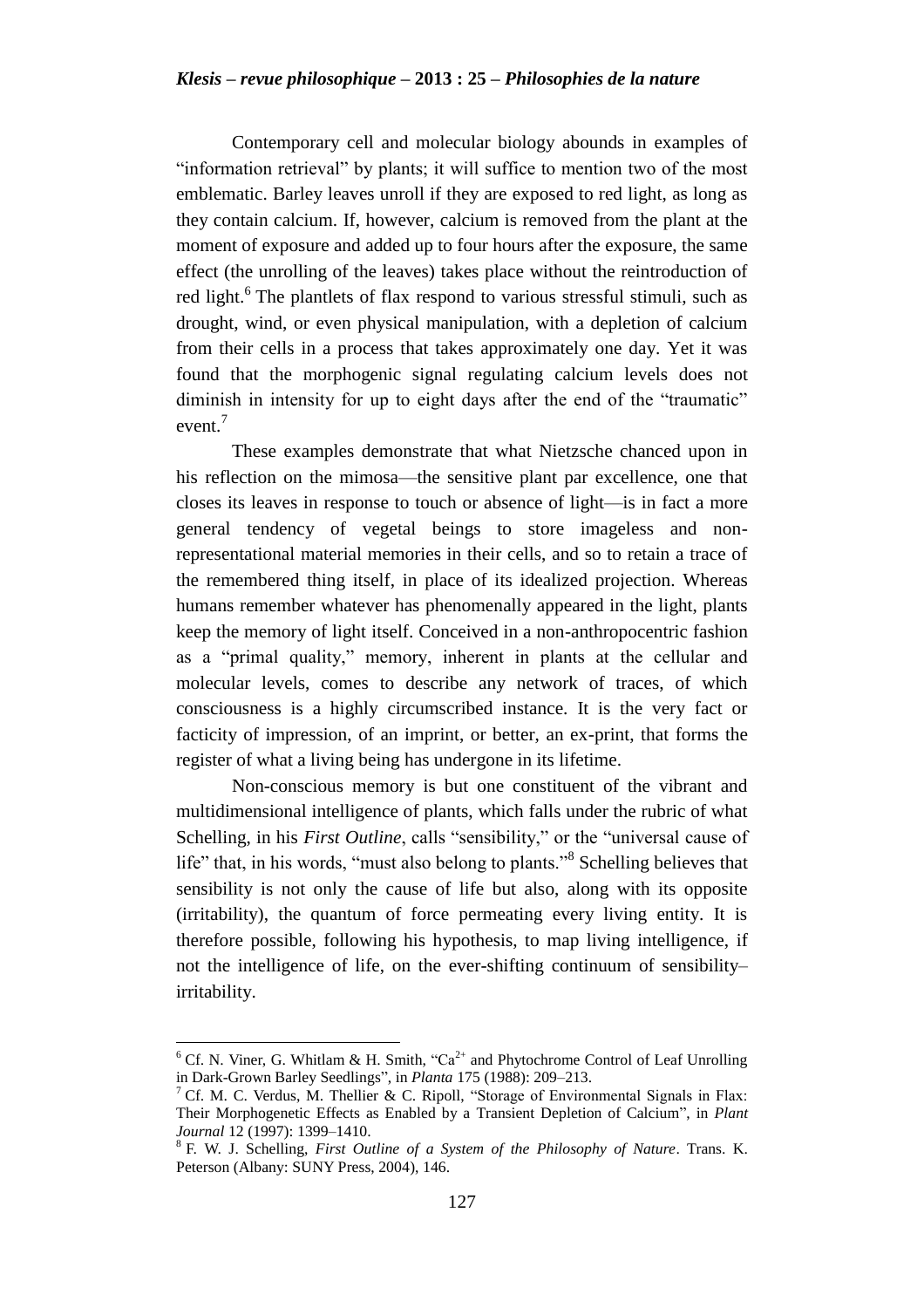While sensibility in plants approaches zero-degree, the minimum of irritability in them ensures their survival and endows them with a certain non-conscious thinking: "Magnetism is as universal in universal Nature as sensibility is in organic nature, which also belongs to plants. . . . Sensibility [in them] passes into irritability. . . . Where the higher factor of sensibility (the brain) gradually disappears and the lower gradually attains preponderance, sensibility also begins to fade into irritability."<sup>9</sup> If irritability defines a passive and non-conscious thinking, then to live is already to think, and the life of plants is co-extensive with the mode of thinking appropriate to them. The brain and the central nervous system do not invent a new function but offer a novel solution to the old problem of life, which had been already raised, differently, in the very ontology of plants.

More generally put, the non-conscious intentionality of plants finds two outlets, which jibe with the Aristotelian capacities of the vegetal soul to seek nourishment and to reproduce itself. The turning and striving of a plant toward the sun is perhaps the most iconic illustration of its non-conscious *noesis*, or act of intending, which, in the words of Gustav Fechner, supplies the evidence of the plants' "soul-life" (*Seelenleben der Pflanzen*), 10 animating vegetal bodies. Thus, citing potatoes sprouting in the cellar, Hegel marvels at how the sprouts "climb up the wall as if they knew the way, in order to reach the opening where they could enjoy the light."<sup>11</sup> But what is even more remarkable, first and foremost in the Hegelian philosophy of nature proper, is that the intentionality of nourishment parallels the intentionality of perception, willing, judging, etc., *as if*, along with these exemplary processes, it were a modality of knowledge, "as if [*als ob*] they knew the way." The theoretical fiction of *als ob* brings home the classical phenomenological point that across the spectrum of intentionalities, the intended singularizes the intending: the consciousness as much as the non-consciousness—of something becomes itself thanks to that of which it is conscious (or not conscious). "It is from light that plants first get their sap," Hegel states, "and in general, a vigorous individualization; without light they can, indeed, grow bigger, but they remain without taste, color, and smell."<sup>12</sup> The growing acquires both its quantitative and qualitative determinations from that toward which it grows,

<sup>9</sup> Schelling, *First Outline*, 182–183.

<sup>&</sup>lt;sup>10</sup> "In the ray of the sun [the plant] could still gain a feeling that it is elevated above its former sphere as we are by receiving the divine in our souls." G. T. Fechner, *Nanna, oder, Über das Seelenleben der Pflanzen*. 5th ed. (Leipzig: Leopold Voß, 1921), 53.

<sup>&</sup>lt;sup>11</sup> G. W. F. Hegel, *Hegel's Philosophy of Nature: Encyclopaedia of the Philosophical Sciences (1830), Part II*. Trans. A. V. Miller (Oxford: Oxford University Press, 2004), 306, emphasis added.

<sup>12</sup> Hegel, *Philosophy of Nature*, 306.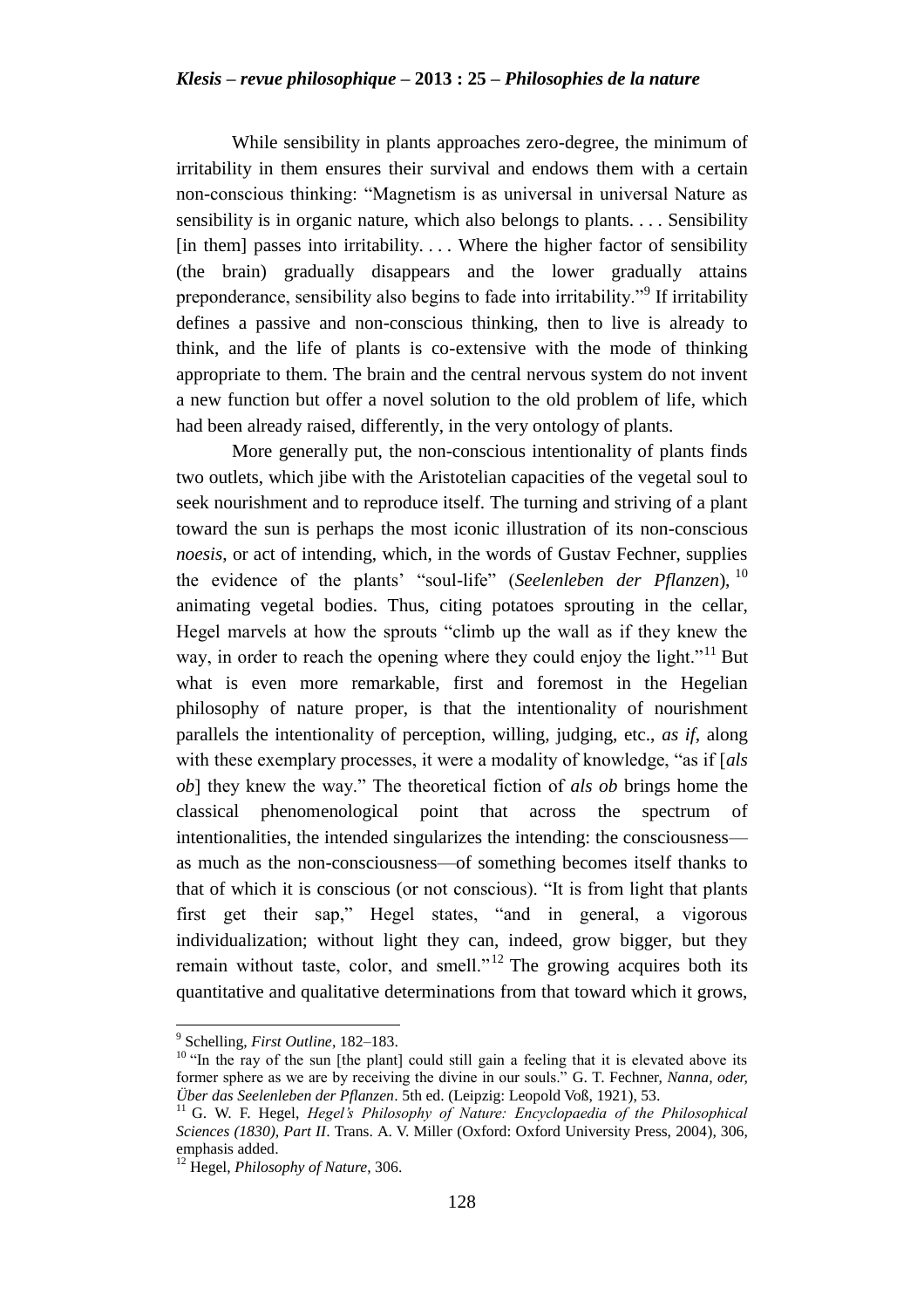i.e., from light, a non-ideal *noema*, unavailable for the acts of appropriation and domination. Similarly, the judging consciousness is convoked by that which is judged, the willing by the willed, and so on. In German panpsychism as much as in dialectics, non-conscious vegetal striving toward the sun is the prototype of conscious life.

But the analogy also has its inherent limits. The intentionality of the plant is not unidirectional, given that the roots, too, seek nutrients, navigating a veritable environmental maze, sensing humidity gradients of the soil,<sup>13</sup> and avoiding movement in the direction of other nearby roots.<sup>14</sup> A combination of passive growth and what appears to be an active "foraging" for resources positions this intentionality on the hither side of the distinction between passivity and activity. Plant-thinking neither grasps its object—it has none!—nor impassively freezes in sheer inaction but instead operates by the multiplication of extensions, by contiguity with and by a meticulously adumbrated exposure to that which is materially thought in it. It matters little that vegetal life does not objectify what it strives toward, or that it "is related to light as well, but  $\ldots$  is not open to light as light,"<sup>15</sup> because it does not at the same time relate to itself. *Contra* Heidegger, the plant has a world (if not worlds) of its own, if in this "having" we manage to discern the overtones of a non-appropriative relation to the environment, with, in, and as which vegetal beings grow.

If dynamic extension is at the core of vegetal intentionality (growth being understood as extended intentionality), then recent philosophies of the body should resonate with plant-thinking. And indeed, Maurice Merleau-Ponty's pre-reflective intentionality of corporeity, or "the language of the body," shares various features with that of plants. Located in a determinate context, the body exhibits a non-conscious intentionality in its very motility—for instance, in the minute movements of muscles, restricted to the peripheral nervous system, that make up the act of raising one's hand. For the corporeal and the vegetal intentionalities, the subject/object dichotomy is irrelevant; their acts of living do not "objectivate" that toward which they orient themselves and therefore do not obey a strict ideal separation of noesis from noema in the expectation of a pre-delineated "fulfillment" of the intending in the intended. (Even assuming such fulfillment were plausible, it would have been fleeting and would not have

 $13$  Cf. H. Takahashi & T. K. Scott, "Intensity of Hydrostimulation for the Induction of Root Hydrotropism and Its Sensing by the Root Cap", in *Plant, Cell, and Environment* 16 (1993): 99–103.

<sup>&</sup>lt;sup>14</sup> Cf. P. J. Aphalo & C. L. Ballare, "On the Importance of Information-Acquiring Systems in Plant–Plant Interactions", in *Functional Ecology* 9 (1995): 5–14.

<sup>15</sup> M. Heidegger, *Zollikon Seminars: Protocols–Conversations–Letters*. Ed. M. Boss (Evanston, IL: Northwestern University Press, 2001), 217.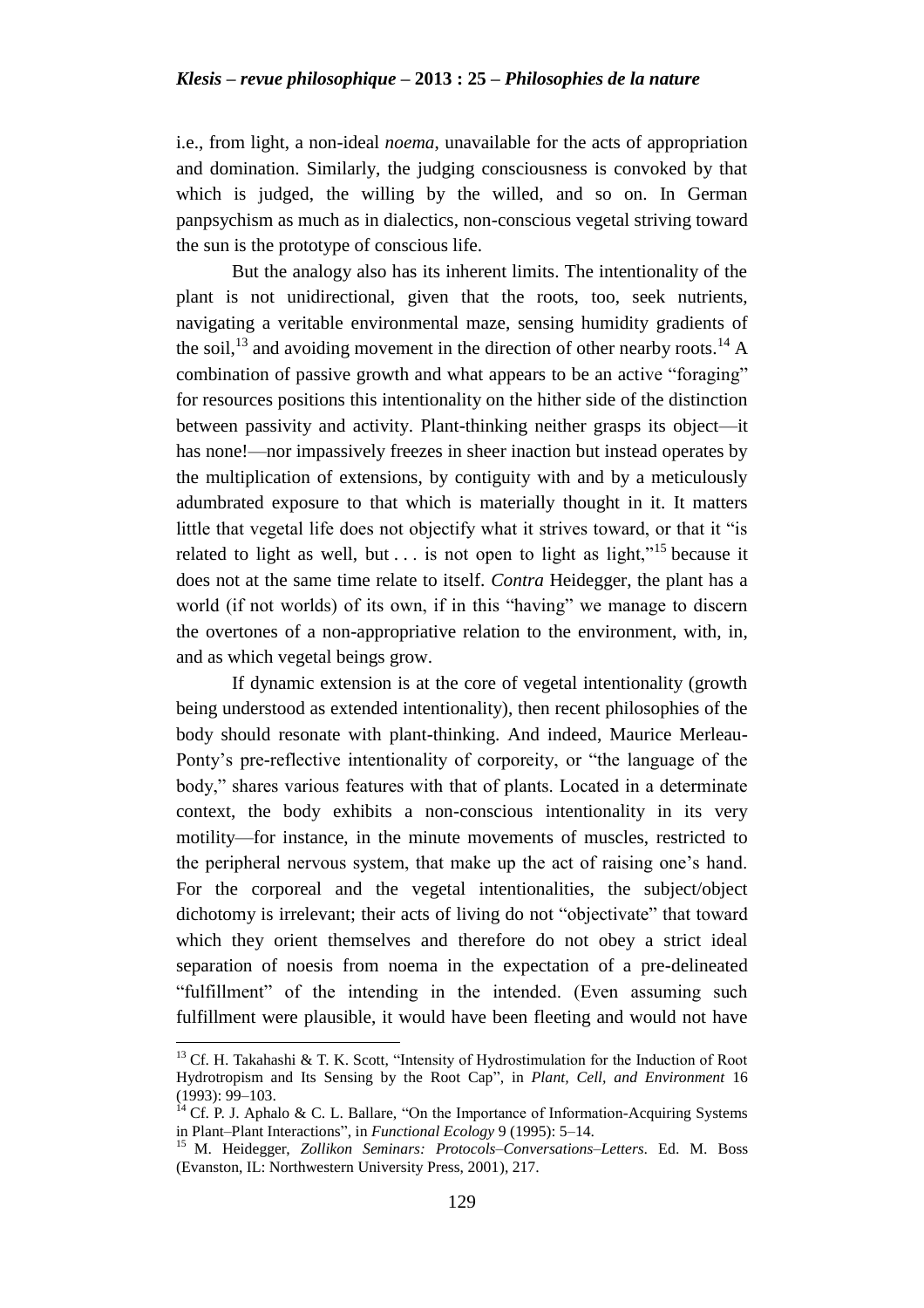exhausted the "empty" intentionality of growth in the presence of its nebulous *noema*, the light.) We are akin to plants in that, like them, we most often act without our heads, without irradiating commands from the central point of consciousness or the brain—and it is by no means evident that the brain itself is subject to this hierarchical centralization—all the while upholding a certain non-conscious logic and consistency in our acts of living. During a great portion of our lives, the vegetal pas de tête dictates the rhythm of human existence.

The intentionality of human pre-reflective acts is not automatic but rather existential, or, as Merleau-Ponty unambiguously states in a footnote to Phenomenology of Perception: "In our opinion Husserl's originality lies beyond the notion of intentionality; it is to be found in the elaboration of this notion and in the discovery, beneath the intentionality of representations, of a deeper intentionality, which others have called existence."<sup>16</sup> Does the existential character of human pre-reflective intentionality set it apart from that of plants? Not if we go a little further in the direction of phenomenological anti-humanism by contending that nonhuman existences also have their corresponding intentionalities, in some cases intersecting with or underlying the non-conscious comportment of other living bodies. And so the intentionality of plants, similar to the prereflective comportment of the human, is seamlessly connected to its spatial, physical milieu, so much so that the abstraction of both from the environmental context, wherein they are embedded, risks irreparably disturbing and losing sight of them qua intentionalities.

While the intentionality of nourishment is easily demonstrable, in the case of reproduction the matter is more complicated and requires a further theoretical elaboration. Aristotle implicitly schematizes this part of vegetal intentionality in *De anima*, where reproduction is not an automatic "function," as the English translation of W. S. Hett makes us believe, but the "work" of vegetal soul, a vigorous and energetic *ergon* (415a26) setting its sights on multiple noematic targets. The reproductive intentionality of the plant is of course to "reproduce its kind" not for itself but for the species it belongs to. "That for the sake of which" such work is performed, the beneficiary of reproduction identified in proto-phenomenological terms prefiguring Husserl's philosophical project, is the genus that continually renews itself thanks to the production (*poiesis*) of new individuals.

<sup>16</sup> M. Merleau-Ponty, *Phenomenology of Perception*. Trans. Colin Smith (London: Routledge, 2002), 140, n. 54.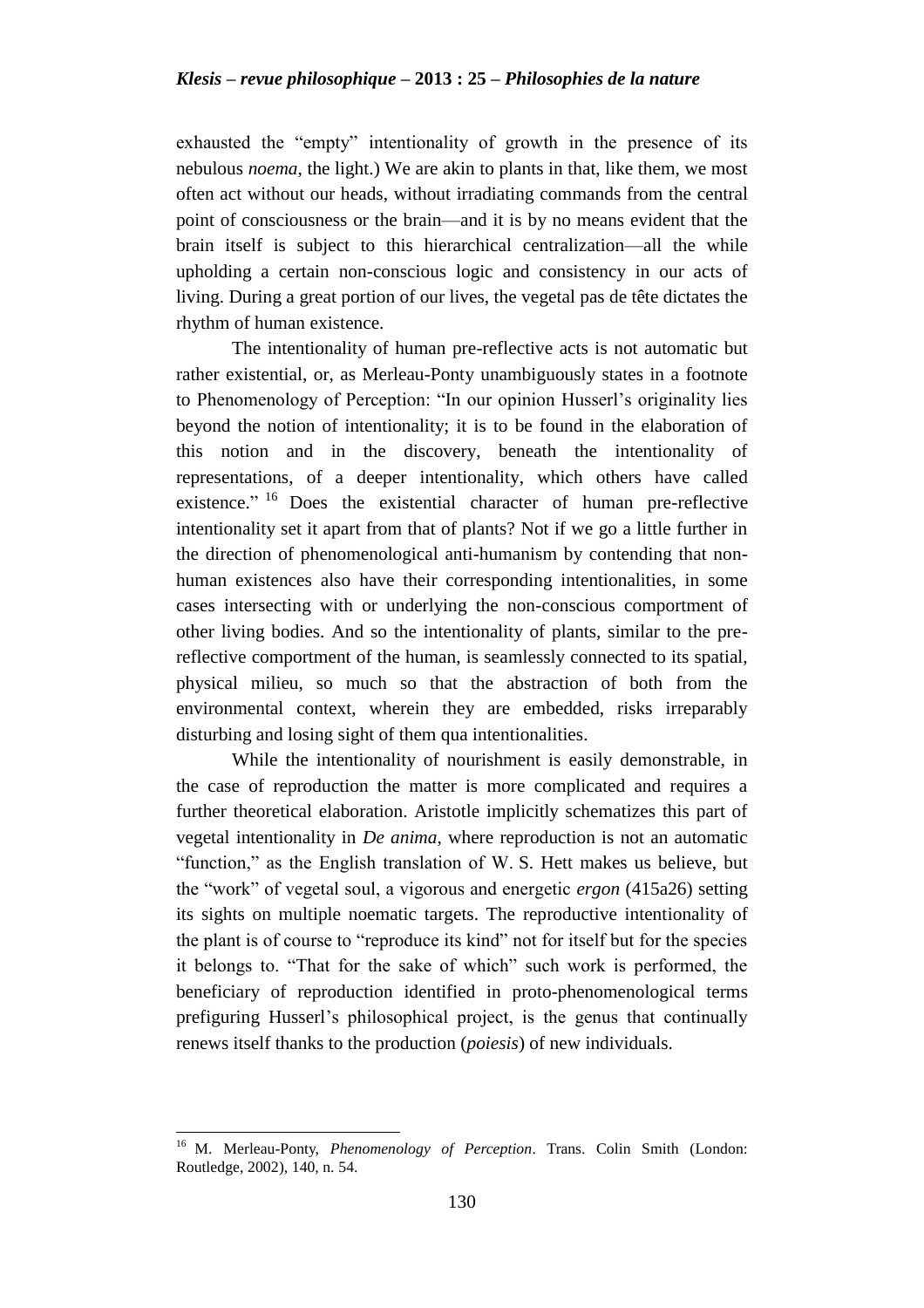But, Aristotle reminds us, "that for the sake of which" can also describe "that for the purpose of which," a deeper source of motivation and meaning approximating the final purpose "for the sake of which" everything is enacted, i.e., the Good that, in the last instance, inspires all living and thinking. The plant's reproduction does not culminate in that which is reproduced, be it a particular offspring—irrespective of how well it may fulfill the generative *telos* of the mother-plant, as Plato observes with regard to the first shoot that always sprouts with "excellence" (*Laws* 6.765e)—or an entire species; reproductive intentionality becomes interminable when it directs itself toward its ultimate target, viz. the immortal and the divine (*tou aei kai tou theiou*), in which it can participate in the only way it can, by giving rise to another like it (415a27–b9). The plant's destination, if it has one, is ethical; the Good is the ultimate form of its life.

So conceived, the "intended" instigates reproductive intentionality to carry on its work *ad infinitum*, because no instantiation of a particular plant or species is able to lay claim to the immortal and the divine as such. Our human soul also partakes of the immortal through reproduction, thereby sharing in the intentional activity of plants, though this is not the only possible route we might take toward immortality and divinity (for Aristotle, *theoreia*, or "thought thinking itself," is of course a surer path, leading toward the same destination). That the reproductive intentionality of plants is the material precursor to the purely theoretical acts of thinking becomes evident already in the Socratic analogy between bodily generation and the birthing of ideas, grounded, in more or less sublimated ways, on the generative function of the vegetal soul. In light of this common root, the material reproduction of the body turns into a prototype of thought, while the plant's intentionality comes to denote the most concrete mode of thinking imaginable. Pursuing this line of reasoning, the consciousnesscentered intentionality that preoccupies traditional phenomenologists will find a broader application, if it surpasses the narrow parameters of anthropocentrism and embraces a multiplicity of non-conscious existences, including that of plants.

# **II. Non-Identity Thinking**

The most obvious symptom of the plant's non-identity is its unrest, reflecting the plasticity and restlessness of life itself: its ceaseless striving toward the other and in becoming-other in growth and reproduction, as well as in the metamorphosis of these vegetal qualities into human and animal potentialities. To attribute static identity to the plants' way of being and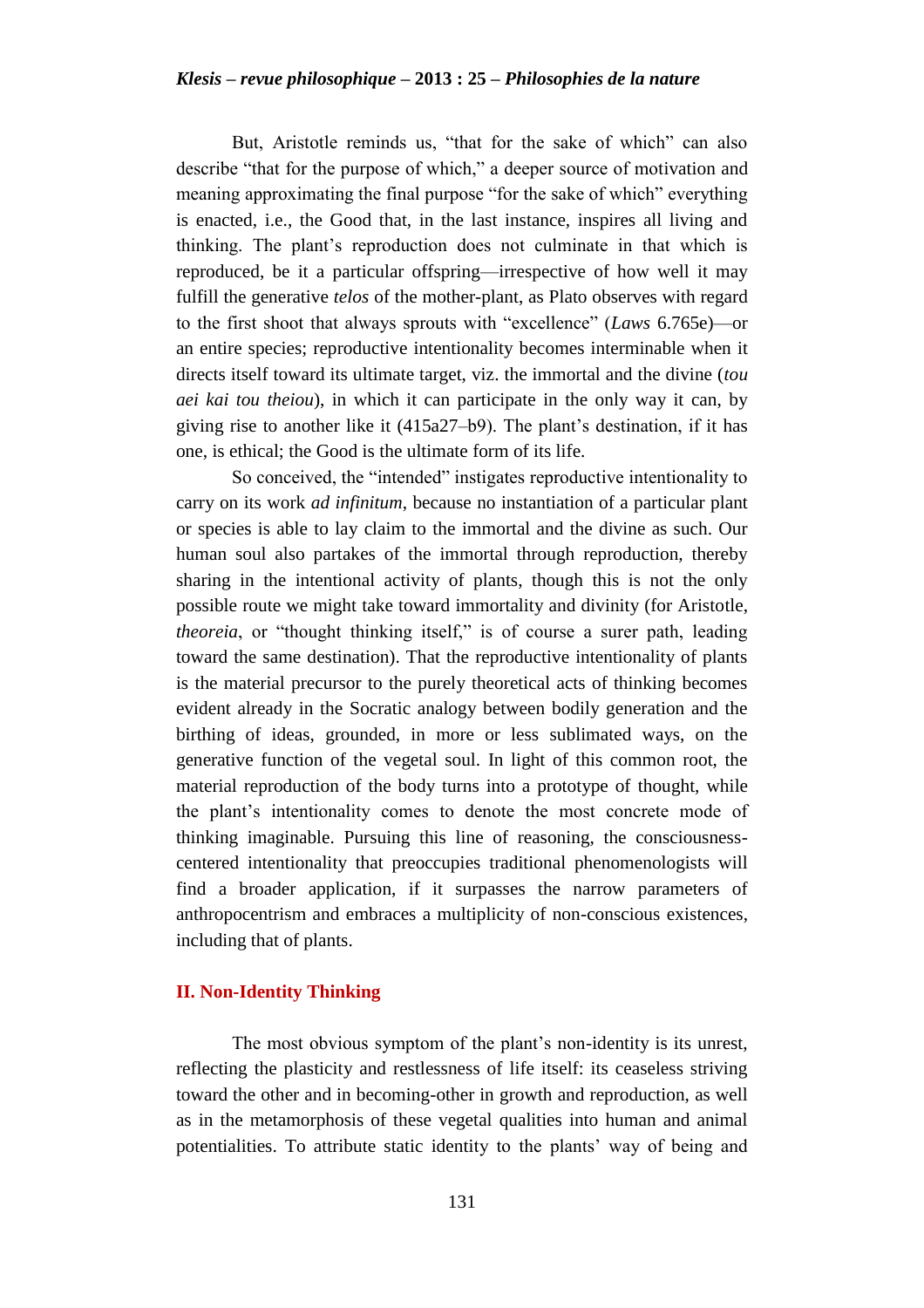thinking is therefore to disregard their very vivacity. But this is exactly what seems to be going on in the correlation Nietzsche draws between the plants' repose, which he assumes to be exhaustive of their mode of being, and an identitarian thinking inspired by them and said to presage the formal logical approach to the world.

In a fragment from *Human, All Too Human*, titled "Fundamental Concepts of Metaphysics," Nietzsche writes: "To the plants all things are usually in repose, eternal, every thing identical with itself. It is from the period of the lower organisms that man has inherited the belief that there are identical things. . . . It may even be that the original belief of everything organic was from the very beginning that all the rest of the world is one and unmoving."<sup>17</sup> This assertion, most likely meant to scandalize logicians by conjecturing that they are the direct legatees of beliefs prevalent in "the lower organisms," hinges on a double repression of vegetal temporality: besides imputing to plants an incapability to experience the passage of time, Nietzsche proves to be impervious to their constant alterability, which Goethe and Hegel emphasized before him. On Nietzsche's view, then, humans in the state of repose and non-sensation are temporarily indifferent to the world and "notice no alteration in it," but the plants are permanently unperturbed, existing as if their environment were unaltered and "eternal."<sup>18</sup>

In this regard, an empirical question we could pose to Nietzsche is whether the plant still notices no alteration in the world when its biosphere is drastically changed, for instance as a result of drought, toxic pollution of the soil in which it is rooted, a plague of insects, or other catalysts. The creative mutual interaction of any living being and its environment, on the one hand, rules out such absolute insensitivity and, on the other, substantiates vegetal thinking devoid of identity and encompassing the plant along with its biosphere. If the logical belief in identical or self-identical things really stems from the prehistory of the human, then one must search for its source in what preceded vegetation, that is, in the inflexible, inorganic world of minerals, where, too, this belief would not be entirely justified.

We may excuse or, at the very least, explain Nietzsche's theoretical violence against plants with recourse to the nineteenth-century thesis, characteristic of Hegel's philosophy as well, that plants are living beings that remain under the spell of the inorganic realm. This ontological approximation to the world of minerals cannot help but have a significant

<sup>17</sup> F. Nietzsche, *Human, All Too Human: A Book for Free Spirits*. Trans. R. J. Hollingdale (Cambridge: Cambridge University Press, 1986), 21.

<sup>18</sup> Nietzsche, *Human, All Too Human*, 21.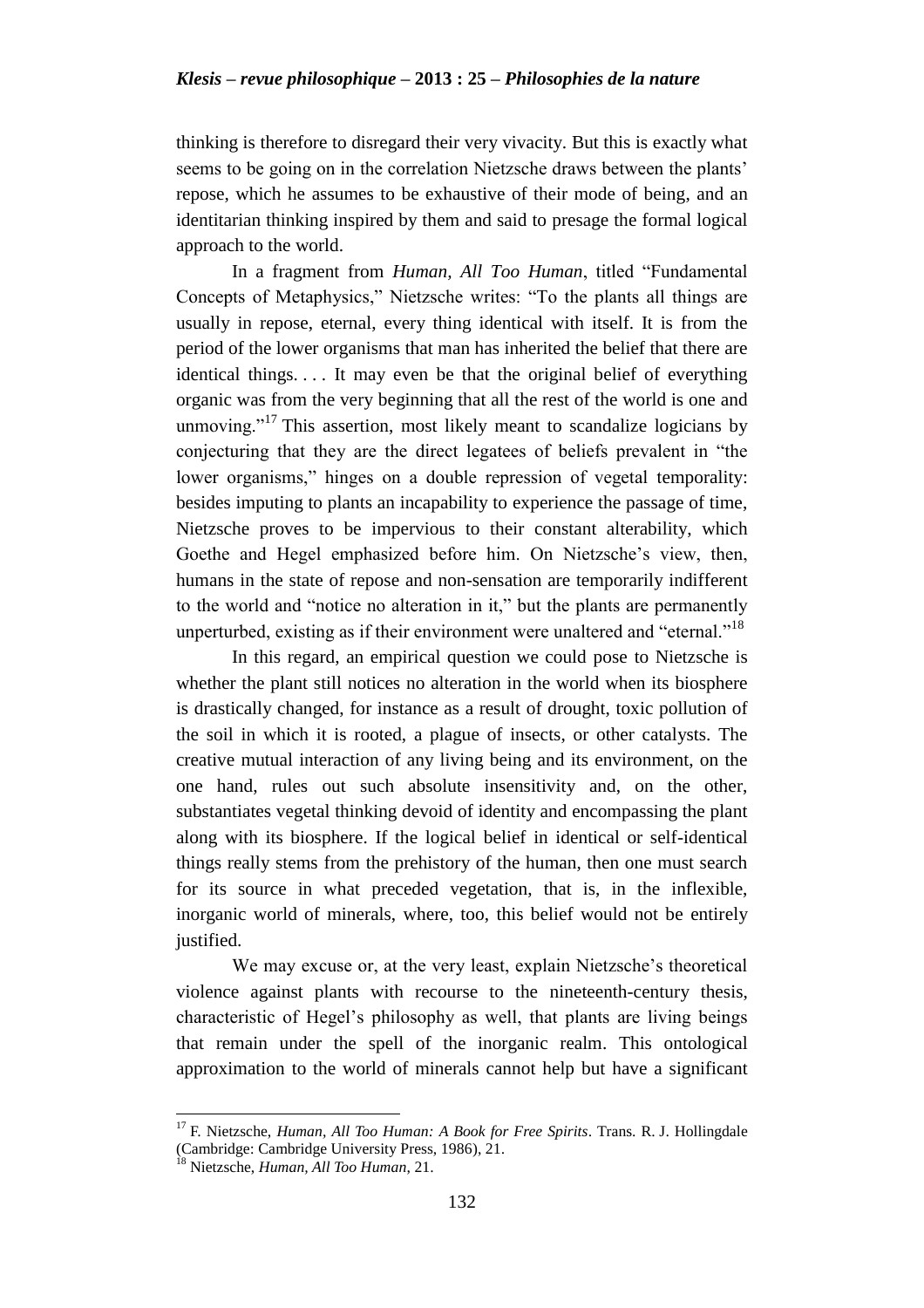impact on the epistemic milieu of plant life. To appreciate the complexity of the Nietzschean "biology of the drive to knowledge," then, a brief fragment from *The Will to Power* must supplement the one I have extracted from *Human, All Too Human*. In 1885 Nietzsche writes in a shorthand: " 'Thinking' in primitive conditions (pre-organic) is the crystallization of forms, as in the case of crystal.—In our thought, the essential feature is fitting new material into old schemas (= Procrustes' bed), making equal what is new."<sup>19</sup> The stability and identity previously pinned on plantthinking are here unequivocally relegated to the pre-organic "crystallization of forms" that survive in human thought in the shape of Kantian immutable categories and forms of intuition to which all novel experiences must in one way or another conform.

If the plant is a kind of "living crystal," then in its being, as well as in its thinking, it enlivens this pre-organic heritage, putting in motion which is to say, de-formalizing, undoing, or de-constituting—the inflexible "old schemas." The event of what is new, what is irreducible either to previous experiences or to the empty transcendental molds for processing them, is first intimated in plant-thinking, which destroys the Procrustean bed of formal logic and transcendental a priori structures—those ideal standards to which no living being can measure up fully. Although it hovers between pre-organic proto-thinking and "our thought" (which has imbibed the anachronistic methods, if not the conclusions, of the latter), plant-thinking supersedes subsequent cognitive-evolutionary developments, to the extent that, instead of "making equal what is new" and what is old, it facilitates the coming to pass of the event, of that which is unforeseeable, because irreducible to the schemas of the past. It stands for a thinking that admits difference into its midst and operates by means of this very difference, consonant with the ontology of plants.

The non-anthropocentric thinking of difference no longer fitting into the schemas of identitarian thought may not be recognized for what it is; it may lose the familiar outlines of epistemic systems as they have been theorized in the history of philosophy. This non- or mis-recognition is not an accident. While the plant is wholly dependent on something other than itself, such as the light, plant-thinking is so closely entwined with its other (i.e., with non-thinking) that it does not maintain an identity as thinking. It rejects the principle of non-contradiction in its content and in its form, in that, at once thinking and not thinking, it is not at all opposed to its "other."

<sup>19</sup> F. Nietzsche, *The Will to Power*. Trans. W. Kaufman and R. J. Hollingdale (New York: Vintage Books, 1968), 273.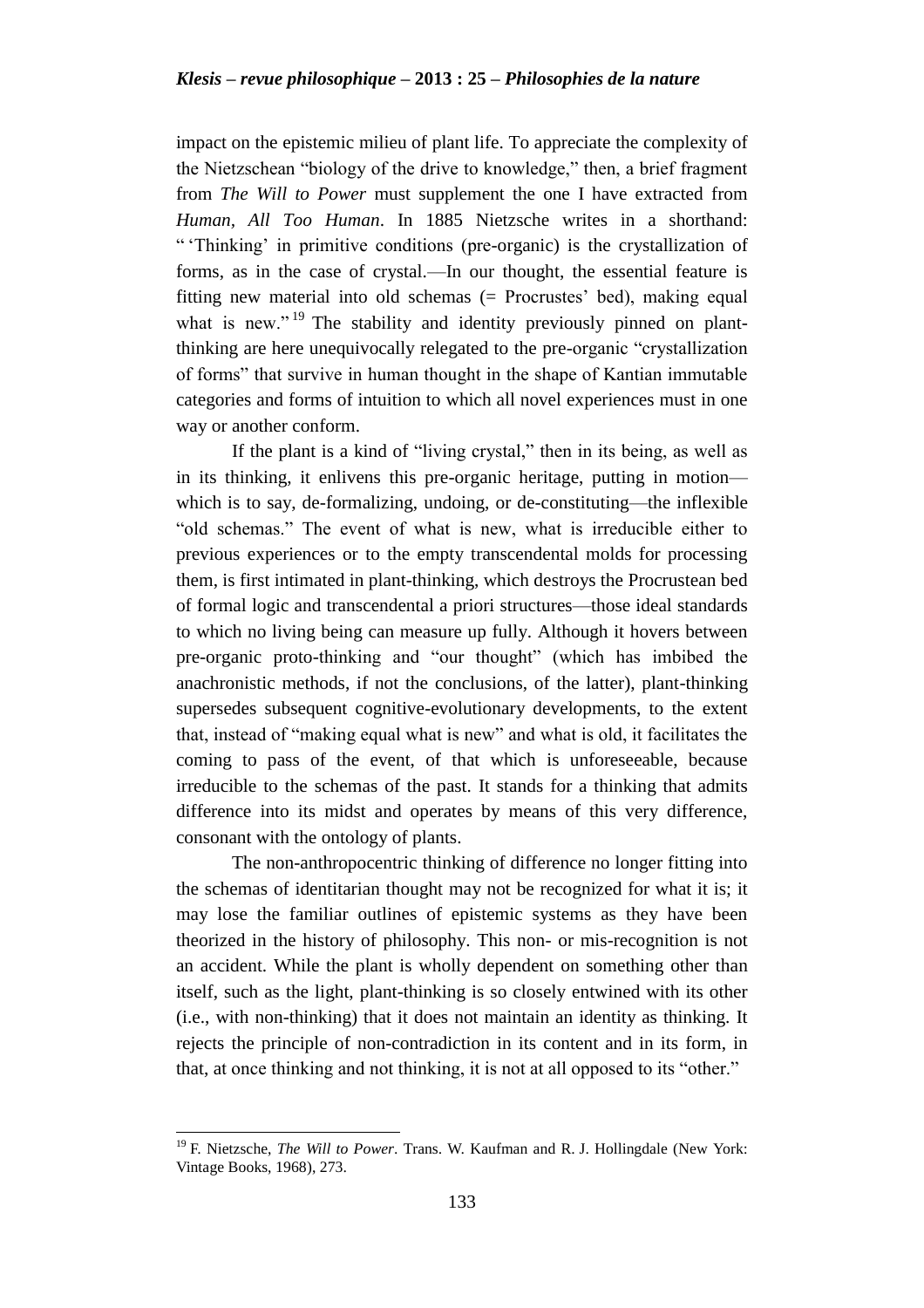Aristotle chanced upon this same insight in *Metaphysics* (1008b10– 11)—"If one has no belief of anything, but is equally [*homoiōs*] thinking and not thinking, how would one differ from a plant?"—where he reiterated the insulting comparison of someone who does not respect the tenets of formal logic made earlier in the text (1006a12–15). In Aristotle's view, a human being equal (*homoiōs*) to a plant is one who is equally (*homoiōs*) thinking and not thinking; the erasure of the difference between "A" and "not-A," which is a *de facto* violation of the principle of non-contradiction, cancels out the onto-metaphysical difference between the human and the vegetal being. Epistemic reality defines ontological existence, so that manners of thinking determine modes of being well before the advent of German idealism. When certain ways of thinking happen to be inappropriate to the being that employs them, they interfere with the ontological makeup of this very being, introducing a correction and making who or what we are fit the way we think. The human who thinks like a plant literally becomes a plant, since the destruction of classical logos annihilates the thing that distinguishes us from other living beings. In response to Deleuze and Guattari's injunction, "Follow the plants!"<sup>20</sup> we will engage in irreverent plant-thinking, which will set us on the path of becoming-plant.<sup>21</sup>

To be fair, a vegetable-like person is not one who no longer thinks but, in a more nuanced formulation, one who thinks without following the prescriptions of formal logic and therefore, in some sense, without thinking. Let us then try to get accustomed to the idea that thinking is not the sole prerogative of the subject, or of the human being, and that, aside from altering the form of thought (which becomes inseparable from its opposite, the non-thought) and changing its content (which includes contradictions), "non-identical thinking" indicates freedom from the substantive and selfenclosed identity of the thinkers themselves. In place of the Kantian transcendental synthesis of *I think* that supposedly, accompanies all my representations plant-thinking posits it thinks, a much more impersonal, non-subjective, and non-anthropomorphic agency. But who or what is the "it" that thinks?In what follows, I would like to glean three modalities of the vegetal "*it thinks*" from twentieth-century philosophers Bergson, Bateson, and Deleuze.

<sup>20</sup> G. Deleuze and F. Guattari, *A Thousand Plateaus: Capitalism and Schizophrenia*. Trans. B. Massumi (Minneapolis: University of Minnesota Press, 1987), 11.

<sup>&</sup>lt;sup>21</sup> Karen Houle has taken some of the first steps along this path in her recent article, "Animal, Vegetable, Mineral: Ethics as Extension or Becoming? The Case of Becoming-Plant", in *Journal for Critical Animal Studies* 9 (2011): 89–116.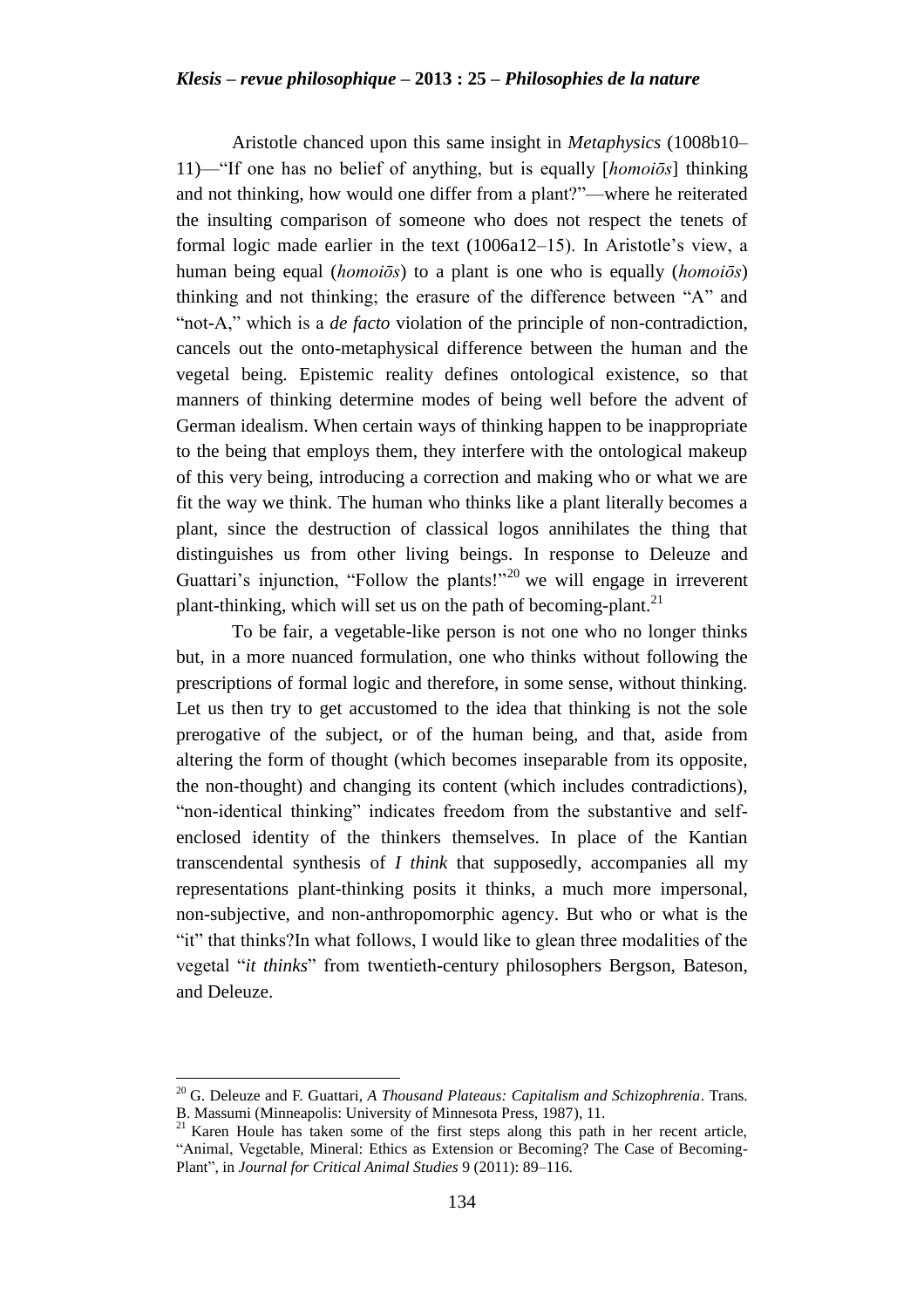Bergson's *Creative Evolution* as a whole broadens the sphere of intellect, redirecting it from the self-identical "facts" it seeks toward life processes, and simultaneously restricts this sphere to one among many instances of active evolutionary inventiveness. As in the rest of his philosophy, Bergson encourages the kind of thinking that thinks with life, not against it. Whether it has to do with the plant or the human, *it thinks* points toward the thinking of life itself, a de-formalizing activity that when inserted into the categories of conceptual thought, implodes them from within: "In vain we force the living into this or that one of our molds. All the molds crack. They are too narrow, above all too rigid, for what we try to put into them."<sup>22</sup> Stretched on the Procrustean bed of logic, the living cannot be made equal to the form and content of our cognitive molds; the thinking of life is in and of itself a thinking of non-identity, unsettling the human intellect, which, left to its own devices, "feels at home among inanimate objects, more especially among solids," so that "our concepts have been formed on the model of solids" and "our logic is, pre-eminently, the logic of solids."<sup>23</sup> Bergson finds himself in a tacit agreement with Nietzsche: the intellect's crystalline, crystalized structure, having congealed at the pinnacle of modern philosophy into the Kantian *I think*, is dead thought, but this thought will be de-solidified, enlivened, and transformed into *it thinks* as soon as it endeavors to "digest" the life processes that do not rest in a final identity with themselves.

The life that thinks, be it through us or through the plant, is a far cry from an undifferentiated flux of becoming, a vortex of immanence sweeping everything into its homogeneous mix. The living-thinking of life is appropriate, in each case, to the relation of a given organism to its milieu. The role of our intellect, enunciated in this way, is to "secure the perfect fitting of our body to its environment,"<sup>24</sup> not by indulging in egoistic adaptation at any cost but by creating a unified ensemble of this body and its world. The philosophical sense of the Bergsonian "fitting" is unmistakable, for rather than repeating the traditional evolutionary mantra of the "survival of the fittest," it harkens back to the ancient Greek notion of the "fit" as a matter of appropriateness, adjustment, and ultimately justice.

What befits the life of a plant in its environment and what shapes plant-thinking, exercised by the plant and its other (that is to say, its milieu) as a single unit, is not the same thing that is appropriate to the integrated thinking of the human being and its life-world, though, due to the role of

<sup>22</sup> Bergson, *Creative Evolution*, xx.

<sup>23</sup> Bergson, *Creative Evolution*, xix.

<sup>24</sup> Bergson, *Creative Evolution*, xix.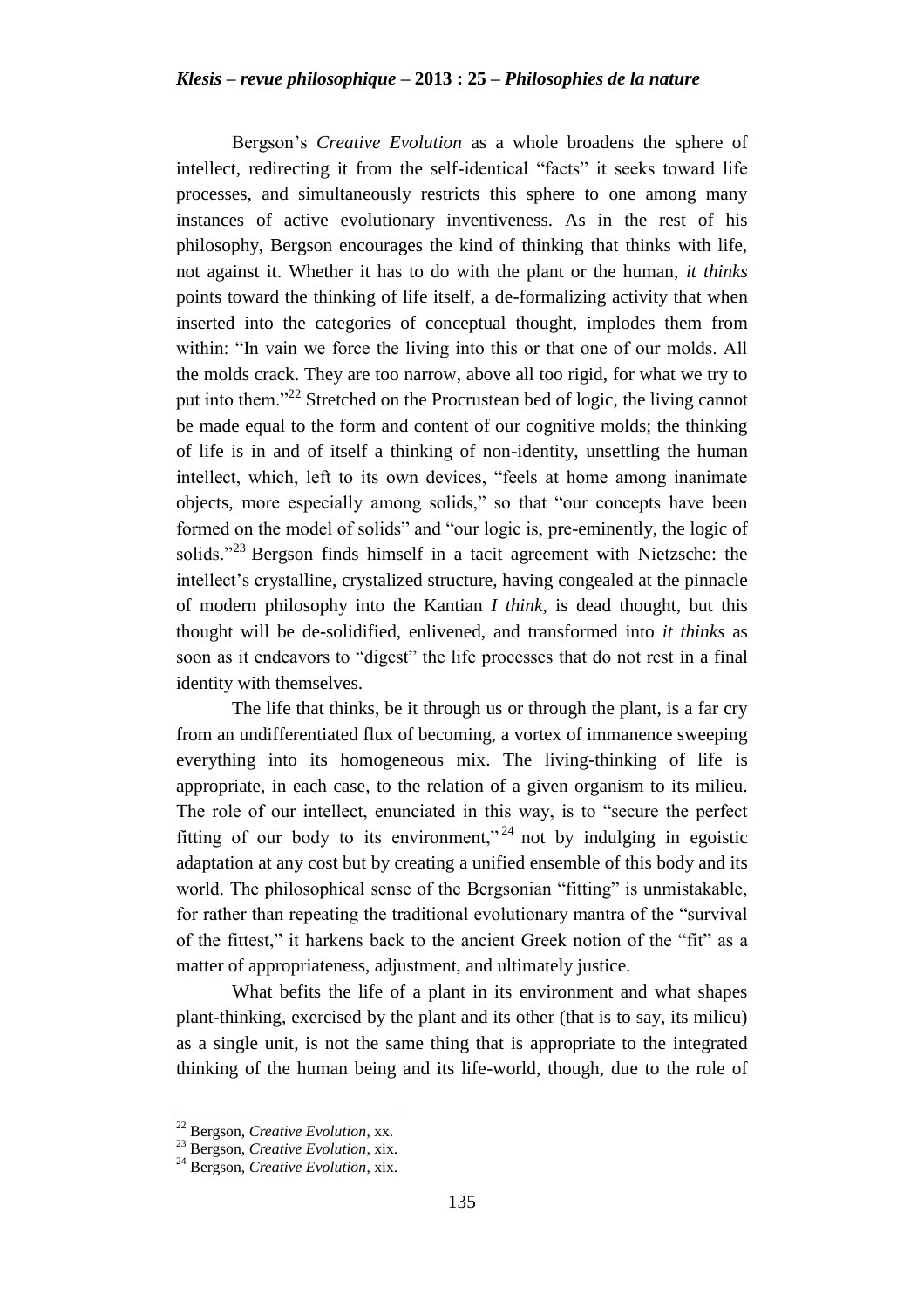plant-soul in making a shared life possible, one may expect certain overlaps between the two kinds of intellection. It is the exigency of life in the midst of organic nature that such a fit be continually reconfigured, fine-tuned, and readjusted, because immutable and solidified concepts are useful only for orienting us in an environment made entirely of steel and blocks of concrete. Plant-thinking performs this function for the plant, suiting it to its milieu. The issue of environmental justice, conceived in the ancient sense of *dikē* (which, as Heidegger reveals in his reading of Anaximander, names in the same breath a jointure or a juncture<sup>25</sup>), thus delineates the horizons of this thinking, conjoining the plant and its other.

In a programmatic text, titled "Steps to an Ecology of Mind," Bateson underscores the epistemic consequences of this jointure, which, if thought through to its logical conclusion, implies that the "unit of survival is organism plus environment."<sup>26</sup> The "it" that thinks is both more and less than the "I." More, because it is incapable of thinking by means of a mere "I" divorced from the environmental component of the unit of survival. Less, because this unit is neither as individuated nor as autonomously separate as the subject of thought. Whereas the plant is fully embedded within the holistic mode of thinking and being invoked by Bateson, the human sets itself over and against its environment, driving a wedge in the unit of survival, wherein it participates. The ensuing disjointure or disadjustment heralds, in addition to the calamitous environmental injustice (*adikia*), the impossibility of the organism's continued existence; in the very moment of asserting and celebrating its unique power and autonomy, it undermines itself in virtue of persecuting and destroying the other within and outside of itself. This is what in modern philosophical parlance is called "alienation": an ontological condition replete with detrimental epistemological effects, including insanity. If the environment, along with which you form a unit of survival, is Lake Erie and if "you decide that you want to get rid of the by-products of human life and that Lake Erie will be a good place to put them," "Lake Erie is driven insane [and] its insanity is incorporated in the larger system of your thought and experience."<sup>27</sup>

In the face of the insanity of transcendent thought, plant-thinking, immanent to the milieu wherein it thrives, will be the signpost of, or a concrete normative ideal for, the Batesonian version of *it thinks*. It will permit us, among other things, to read with fresh eyes the famous quip of

<sup>25</sup> M. Heidegger, "The Anaximander Fragment." In *Early Greek Thinking*, 13–58. Trans. D. Farrell Krell and F. A. Capuzzi (New York: Harper and Row, 1984), 42.

<sup>26</sup> G. Bateson, *Steps to an Ecology of Mind: Collected Essays in Anthropology, Psychiatry, Evolution, and Epistemology*(Chicago: University of Chicago Press, 2000), 491.

<sup>27</sup> Bateson, *Steps to an Ecology of Mind*, 492.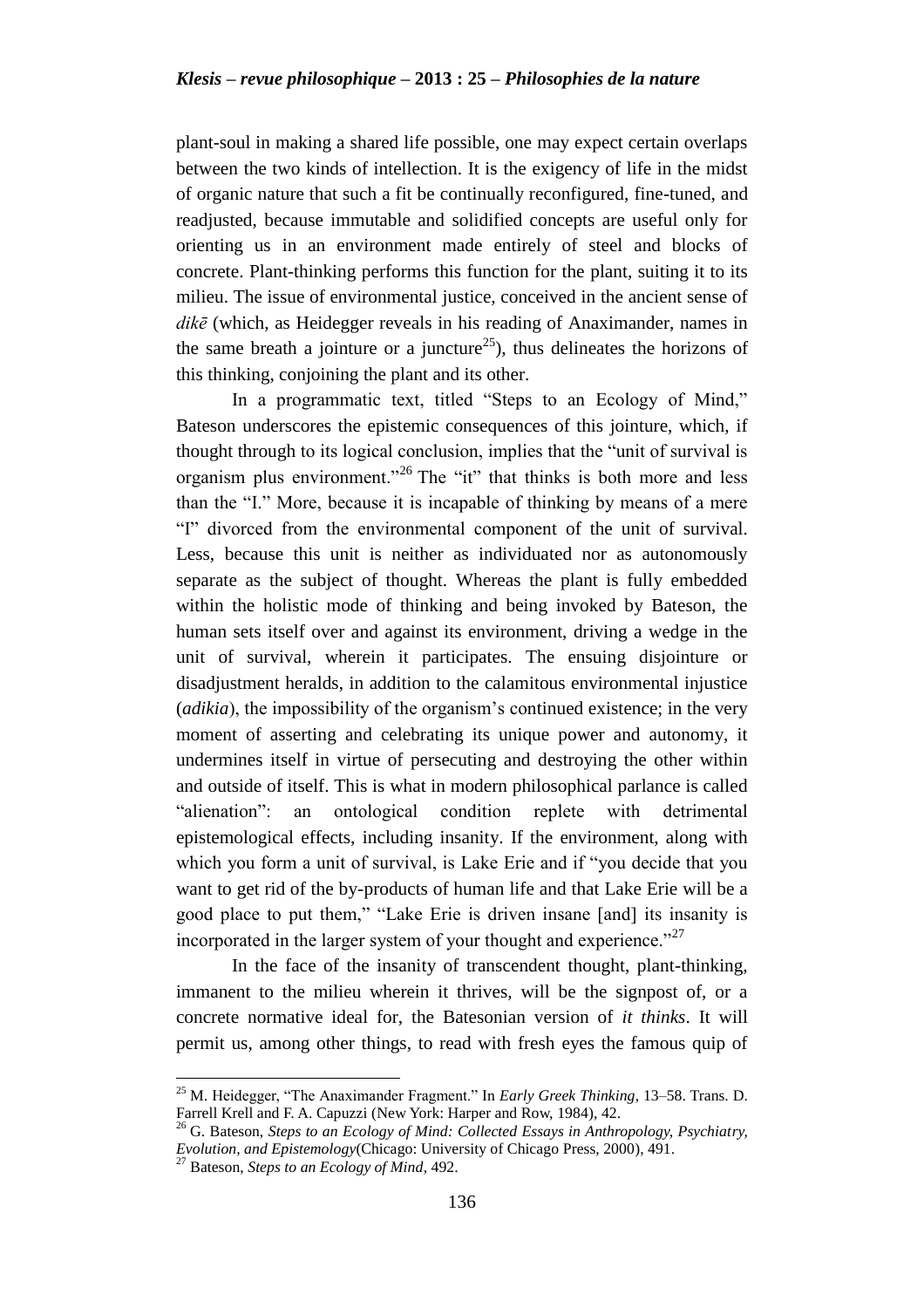Pascal, "Man is a reed, the weakest in nature, but he is a thinking reed."<sup>28</sup> The thinking of this reed is precisely what makes it weak, emasculates its integral connection to the environment, prompts it to harm itself and the surrounding world. We might, however, imagine a different kind of weakness that would be associated with the thinking of the human reed and would come about as a result of realizing its frailty, the fragility of its milieu and of the conjunction (the "plus") at the heart of Bateson's "unit of survival." This realization takes us a step closer to post-metaphysical thought. Mitigating the excessive separation of the human mind from the context of its embeddedness, non-oppositional plant-thinking will therefore be entrusted with guarding the sanity of our thought and with maintaining it adjusted to our life-world. A guarantor of environmental justice, the vegetal *it thinks* will moderate the lethal tendencies of the human *I think*, neglectful of the non-individuated foundations of thought and of the context integral to its formalization. In a paraphrase of Heidegger, it is not a god but a plant that can save us.

Deleuze and Guattari, who have relied extensively on the philosophies of both Bergson and Bateson, similarly privilege vegetal nonoppositionality in plant-thinking. They write: "The wisdom of plants: even when they have roots, there is always an outside where they form a rhizome with something else—with the wind, an animal, human beings (and there is also an aspect under which animals themselves form rhizomes, as do people, etc.)."<sup>29</sup> The third instantiation of the *it thinks* is the rhizome, which, instead of opposing, supplements its other, traversing, among other things, metaphysical distinctions between plants, animals, and human beings. Rhizomatic thinking is the thinking of exteriority in and as exteriority, the inextricable relation to "an outside," to something other, including parts of inorganic nature, other living beings, and the products of human activity. Its non-identity, in the writings of Deleuze and Guattari, reproduces the relational character of Bateson's eco-mental systems and of Bergson's "fitting" of the body to its environment, so that the organism and elements of the biosphere to which it belongs form nodes within the foreverunfinished mesh of the rhizome. Rhizomatic thought—or plant-thinking proper—takes place in the interconnections between the nodes, in the "lines of flight" across which differences are communicated and shared, the lines leading these nodal points out of themselves, beyond the fictitious enclosure of a reified and self-sufficient identity. The vegetal *it thinks* does not answer the question, "Who or what does the thinking?" but, "When and where does

<sup>28</sup> Pascal, *Pensées*. Trans. A. J. Krailsheimer (London: Penguin, 1995), 66.

<sup>29</sup> Deleuze and Guattari, *A Thousand Plateaus*, 11.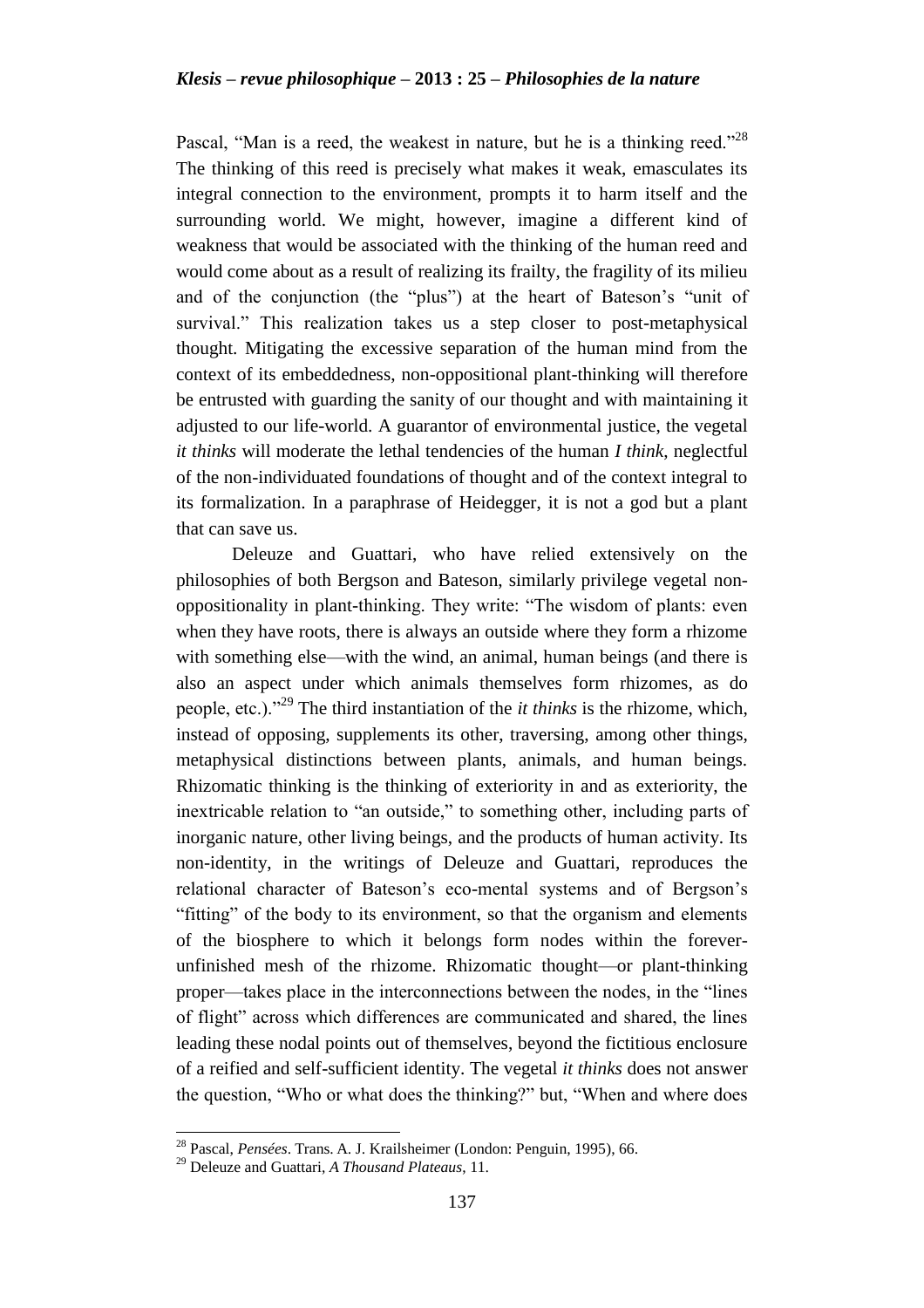thinking happen?" because this thinking, inseparable from the place of its germination, arises from and returns to the plant's embeddedness in its environment. All radically contextual thought is a worthy inheritor of vegetal life, which continues to thrive, proliferating, among other places, in those texts that lay bare and reveal their own margins; hermeneutics, historicism, immanent criticism, and deconstruction are the methodological names for this inheritance.

A preliminary response to the question of the lived spatio-temporal conditions of thought is that plant-thinking happens (1) when the presumed self-identity of "subjects" and "objects" that populate a given milieu recedes, allowing the rhizomatic assemblage to surge up to the foreground, to be activated by sharing difference among its various nodes, and (2) where the spacings and connections, communication lines and gaps between the participants in this assemblage prevail over what is delimited within them. If this image of thought is evocative of the synapses, whose firing accounts for the brain's neural activity, then we must conclude that the brain is a neurological elaboration on the de-centered vegetal it thinks: "The discontinuity between cells, the role of the axons, the functioning of the synapses, the existence of synaptic microfissures, the leap each message makes across such fissures, make the brain a multiplicity immersed in its plane of consistence or neuroglia. . . . Many people have a tree growing in their heads, but the brain itself is much more a grass than a tree."<sup>30</sup> When *it thinks*, it does so non-hierarchically and, like the growing grass, keeps close to the ground, to existence, to the immanence of what is "here below." The competing vegetal modulations of the brain, mapping either a top–down tree structure or a horizontal grass layout onto neural organization, are in any event beholden to plant-thinking, which induces the non-identity of human thought, prompted to mold itself in the likeness of what it is not, namely the plant and its thinking. At the core of the subject, who proclaims: "*I think*," lies the subjectless vegetal *it thinks*, at once shoring up and destabilizing the thinking of this "I."

#### **III. Philosophy as Sublimated Plant-Thinking**

Between the eighteenth and the twentieth centuries, the Aristotelian capacities of the vegetal soul—to obtain nourishment and to reproduce received a new lease on life. The significance of this revival can be hardly overestimated, since it has culminated in a discovery of the direct involvement of vegetal intentionality in sensation and cogitation, i.e., those

<sup>30</sup> Deleuze and Guattari, *A Thousand Plateaus*, 15.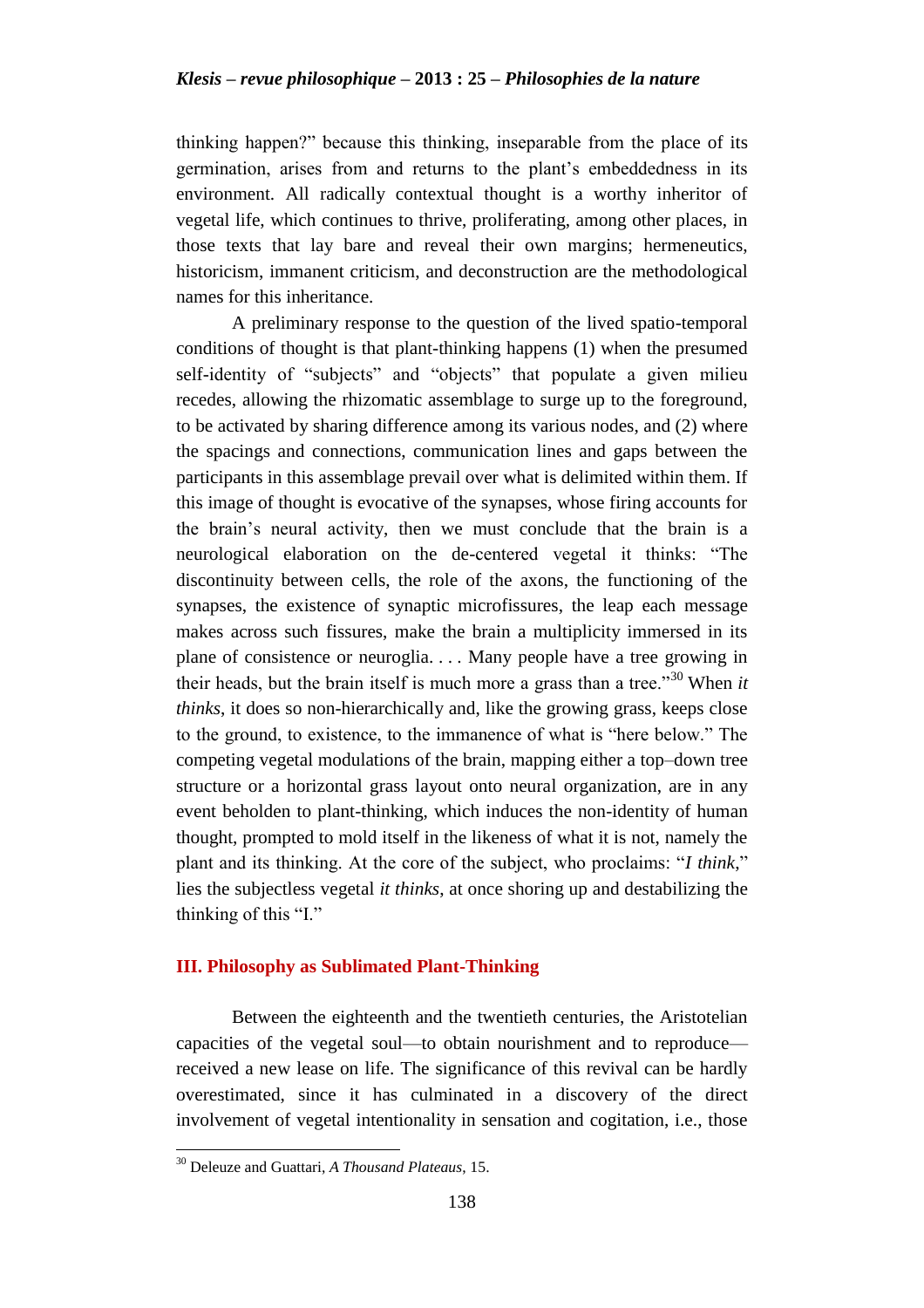parts of the psyche that, according to *De anima*, pertain to the souls of animals and humans, respectively.

We are familiar with the importance of digestion for Nietzsche, who is a veritable physiologist of thought, acutely aware of the way the "lower" functions of the body bear upon the highest expressions of spirit. Not only are diets, linked to the nutritive function of plant-soul, responsible for the style and content of our thought, but also the climate in which we live is determinative for the development of culture, or the sum total of Spirit (tropical climate, for instance, gives rise to "violent antitheses, the abrupt transition of day to night and night to day, heat and vivid color, reverence for everything sudden, mysterious, terrible", etc.<sup>31</sup>). Setting aside the issue of whether Nietzsche is sufficiently careful in his deduction of causal relations binding food and climate, on the one hand, and cognitive and cultural orientations, on the other, the effort at re-embedding thought and culture in their material conditions is a nod of acknowledgment to vegetal life, heteronomously regulated by elements in its own milieu.

Despite the compelling nature of Nietzsche's contribution, it is Novalis who is, perhaps, the most explicit plant-thinker in modern philosophy. In his exposition of sense, Novalis purposefully deploys vegetal imagery and language—"Sense in general eats, digests or fecunds, conceives—is fecundated by light"<sup>32</sup>—at the point of convergence of the nourishing and reproductive capacities of plant-soul ("digests or fecunds"). It is as though, in sensation, these capacities are elevated to a higher spiritual sphere, sublimated, and idealized, notwithstanding their being tethered to the vegetal source. The most ideal and luminous of the senses vision—finally gets in touch with that to which the plants tend as well: it "fecunds" and "is fecundated" by light, without which it could not fulfill its function. Despite the celebrated ideality of vision, it, like all the other senses, is engrossed in the materiality of digestion, in nutritive activity that does not spare materiality as a whole, digested into the world of Spirit.

Nor is sensuousness, or enjoyment, spared the logic of digestive assimilation, given that "all enjoyment, all taking in and assimilation, is eating, or rather: eating is nothing other than assimilation. All spiritual pleasure can be expressed through eating. In friendship, one really eats of the friend, or feeds on him."<sup>33</sup> There is but one crucial difference between vegetal assimilation and its spiritual permutation: in the absence of interiority, the former assimilates the plant to its other, whereas the latter

<sup>31</sup> Nietzsche, *Human, All Too Human*, 113.

<sup>32</sup> Novalis, *Fragmentos de Novalis*. Ed. Rui Chafes (Lisbon: Assirio and Alvim, 1992), 79.

<sup>33</sup> Novalis, *Philosophical Writings*. Ed. and trans. M. Mahoney Stoljar (Albany: SUNY Press, 1997), 102–103.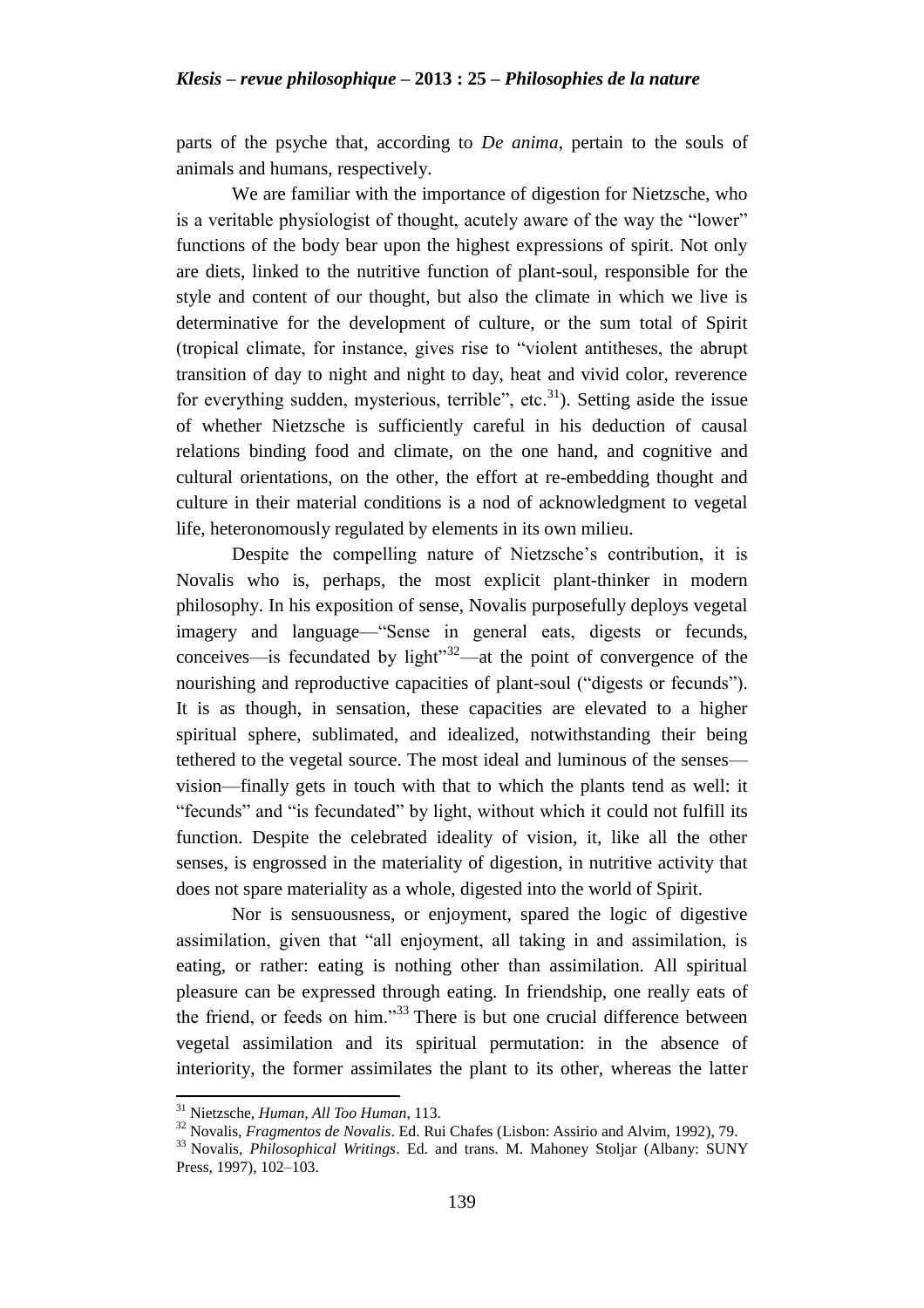appropriates the other to itself. Imagine then a way of thinking where thoughts or discernments are not stored in the interiority of consciousness or else, a sublimated stomach—but circulate on the surface and keep close to the phenomenal appearances of things. This image of thought will not sound bizarre to those familiar with the basic insights of phenomenology, which, in addition to denying the existence of noumenal reality behind the curtain of appearances, lambastes the view of consciousness as an interior drawer for the storage of thoughts and for the memories of past experiences. Jointly, the privileging of light in its account of knowledge and the essential superficiality of phenomena put phenomenology on the side of plantthinking.

Hegel concedes that the act of devouring a thing is "the most elementary school of wisdom [*die unterste Schule der Weisheit*]," from which the animals are not excluded  $34$  and which, we should add, is predicated upon the nutritive capacity of plants. But it is by no means certain that the German philosopher himself has ever graduated from what he disparagingly calls "elementary school." At every stage of the dialectic, the assimilation of the object, devoured by Spirit, signals the resolution of a particular standoff and instigates a gradual progression of Spirit from implicit consciousness to absolute knowing. Of course, dialectic-generating resistance may emanate from an external object, or it may derive from the I as an object related to itself in self-consciousness. But, whatever its precipitating factor, each transition to a higher stage is inconceivable without a more effective assimilation, consumption, and consummation of the obstacle in the actualized interiority of Spirit. There are no qualitative discontinuities between acts of eating and thinking, between successfully accomplished mediations of the subjects of need, desire, understanding, self-consciousness, and so on with their corresponding objects, because all these acts belong under the common spiritual aegis of assimilation. Everything Real becomes Rational, as a result of the Rational swallowing up, digesting, and manifesting again, in a regurgitated form, the previously unmediated Real.

On the path toward absolute knowing, whereby Spirit will have recognized itself as Spirit, plant-thinking both orchestrates and delimits the process of assimilation; although various parts of plants are easily turned into food, the vegetal principle of nourishment, presiding, in a disguised form, over the dialectical process as a whole, is indigestible and

<sup>&</sup>lt;sup>34</sup> "Despairing of the reality of those things, and completely assured of their nothingness, [the animals] fall to without ceremony [sic] and eat them up" (G. W. F. Hegel, *Phenomenology of Spirit*. Trans. A. V. Miller (Oxford: Oxford University Press, 1979), 65).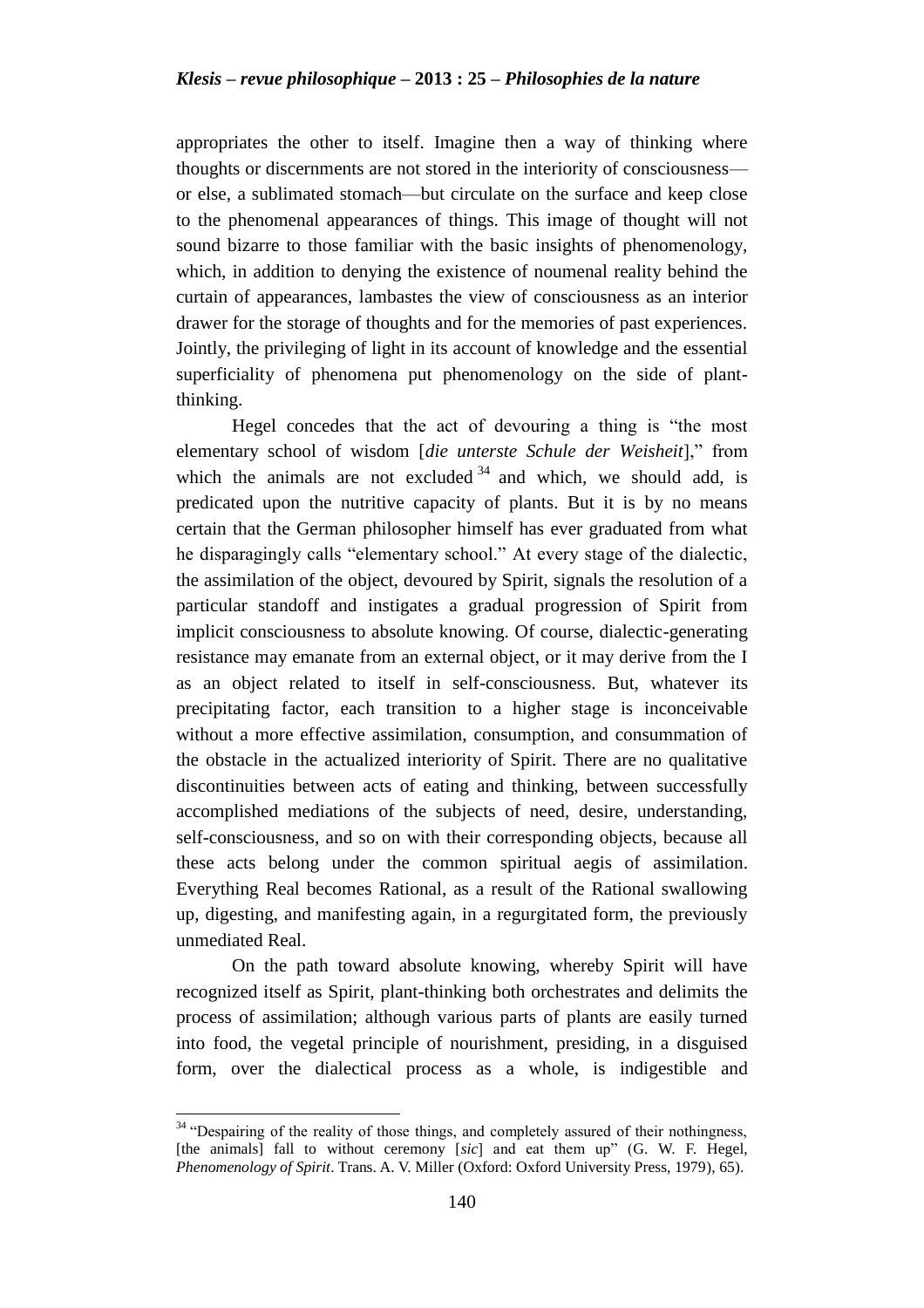inassimilable. Deconstructive reminders concerning that which cannot be consumed, digested, or indeed deconstructed—reminders that, in the last instance, put the subject face to face with the question of justice—are signs of respect to the absolute material resistance inherent in vegetal life. Barely recognizable, sublimated and sublime, *to threptikon*, the Aristotelian vegetal soul, regulates all nutritive processes, so that to consume or to digest it would be, still, to follow its precepts.

When in a 1990 interview Daniel Birnbaum and Anders Olsson raised the question of the parallels between deconstructive reading and a certain style or a manner of eating, Derrida responded, "[A deconstructive reading] would mean respect for that which cannot be eaten—respect for that in a text which cannot be assimilated. My thoughts on the limits of eating follow in their entirety the same schema as my theories on the indeterminate or untranslatable in a text. There is always a remainder that cannot be read, that must always remain alien."<sup>35</sup> This remainder is what, approximately twenty years earlier, in *Glas*, Derrida had designated as "morsels," those obstinate leftovers that could not find their proper place within the scope of Hegel's system and that stand for material obstacles to the routines of idealization, rational comprehension, and conceptualization. Differently put, plant-thinking preserves the unthinkable in its midst: it insists, in Hegelian terms, on the imperviousness of a sizeable portion of "unconscious Spirit" to Spirit conscious of itself. Like the plant, it is only partly exposed to light, since its roots are immersed in the moist darkness of the earth, in non-comprehensible materiality, and in subject-less, object-less intimacy tending toward the abolition of distance.

In Western philosophy, the transition from ignorance of the unconscious to conscious existence has been portrayed as an emergence from darkness into the light of knowledge.<sup>36</sup> In the seedling's sprouting from the soil and striving to the light of the sun, philosophers as diverse as Plato and Hegel saw the natural precursor to human education, while eighteenth- and nineteenth-century German thinkers detected what

 $35$  J. Derrida, D. Birnbaum, & A. Olsson, "An Interview with Jacques Derrida on the Limits of Digestion", in *E-Flux Journal* 2, Jan. 2009. http://worker01.eflux.com/pdf/article\_33.pdf (accessed May 30, 2012), 4. A century before Derrida, Friedrich Nietzsche had observed: "Modern man understands how to digest many things, *indeed almost everything*—it is his kind of ambition" (*Daybreak: Thoughts on the Prejudices of Morality*. Trans. M. Clark and B. Leiter (Cambridge: Cambridge University Press, 1997), 170, emphasis added). This "almost everything" constitutes the material limit to digestive assimilation, the indigestible deconstructive remainder invoked by Derrida.

<sup>36</sup> For an outstanding theoretical account of this transition, see Patricia Vieira, *Seeing Politics Otherwise: Vision in Latin American and Iberian Fiction* (Toronto: University of Toronto Press, 2011).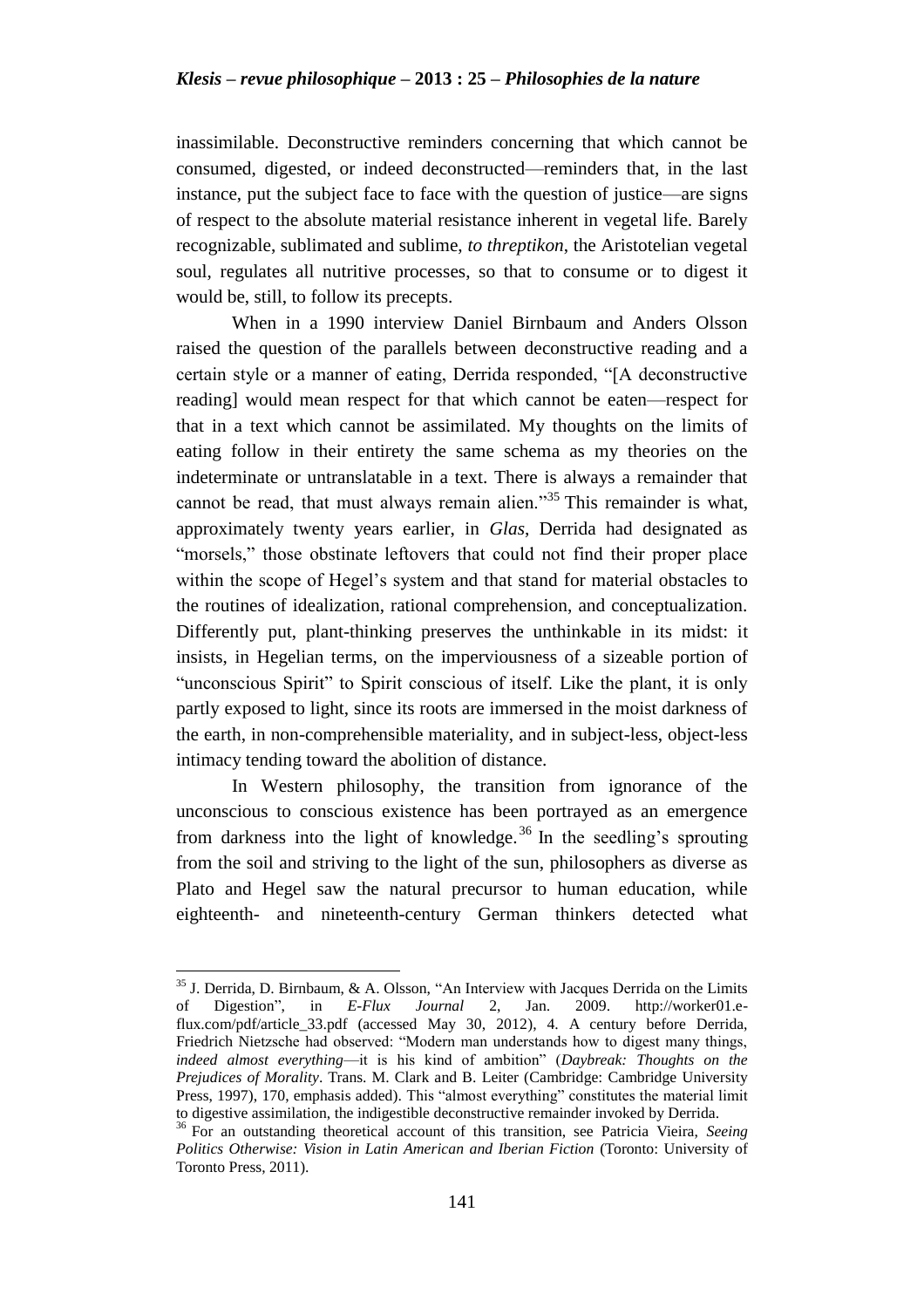Meyer H. Abrams would later term the "vegetable genius."<sup>37</sup> Nietzsche brands metaphysical philosophers "rare plants"—and it is desirable, he notes, that they keep it that way<sup>38</sup>—not only because of the empirical paucity of their numbers throughout history but also because, in contrast to all other plants, they seem to evade that radiance which emanates both from the literal sunlight and, in the case of human beings, from the alluring fluorescence of myth. Both vision and mythical thinking are points of access to an illusory reality, from which the philosopher wishes to flee: "Now, the Greek philosophers deprived themselves of precisely this myth: is it not as if they wanted to move out of the sunshine into shadow and gloom?" "But," Nietzsche continues, "no plant avoids the light; fundamentally these philosophers were only seeking a brighter sun, the myth was not pure, not lucid enough for them."<sup>39</sup>

The light of Ideas, toward which the philosophical soul grows as though it were an ethereal plant striving toward the sun, supersedes in its clarity and brilliance physical light, with the principle of "spiritual" growth not diverging from but rather modifying vegetal proliferation. In Platonism, the "brighter sun" is also all the warmer, in that its eidetic luminosity is still related to the kind of warmth that is generative and creative, allowing beings to spring into being. Needless to say, this life-giving heat of philosophical heliocentrism is absent from the thinking of the Enlightenment, which analogizes reason to neutral light, capable of coldly and dispassionately illuminating everything, and from twentieth-century phenomenology, preoccupied with the infinitely varying modes of appearing, with how things come to be, come into the light, are illuminated with meaning. Nevertheless, what unites the three milestones of Western thought is the way they put vegetal movement toward light in the service of our thinking about thinking, a meta-theorizing about human knowledge.

The relation of plant-thinking to Platonism, the Enlightenment, and classical phenomenology is ambiguous, to say the least. Above all we must be cognizant of the possibility that the search for a brighter sun would threaten, at any moment and right in the midst of this marvelous luminosity, to devolve into the new "Dark Ages," where the fully conscious and selfconscious existence brutally represses the unconscious remainder it cannot do away with; where vegetal life—and, along with it, everything belonging in the sphere of immanence—undergoes a thorough enucleation both within and outside the human subject; and where such repression of darkness

<sup>37</sup> M. H. Abrams, *The Mirror and the Lamp: Romantic Theory and the Critical Tradition*  (Oxford: Oxford University Press, 1971), 201ff.

<sup>38</sup> Nietzsche, *Will to Power*, 226.

<sup>39</sup> Nietzsche, *Human, All Too Human*, 122.